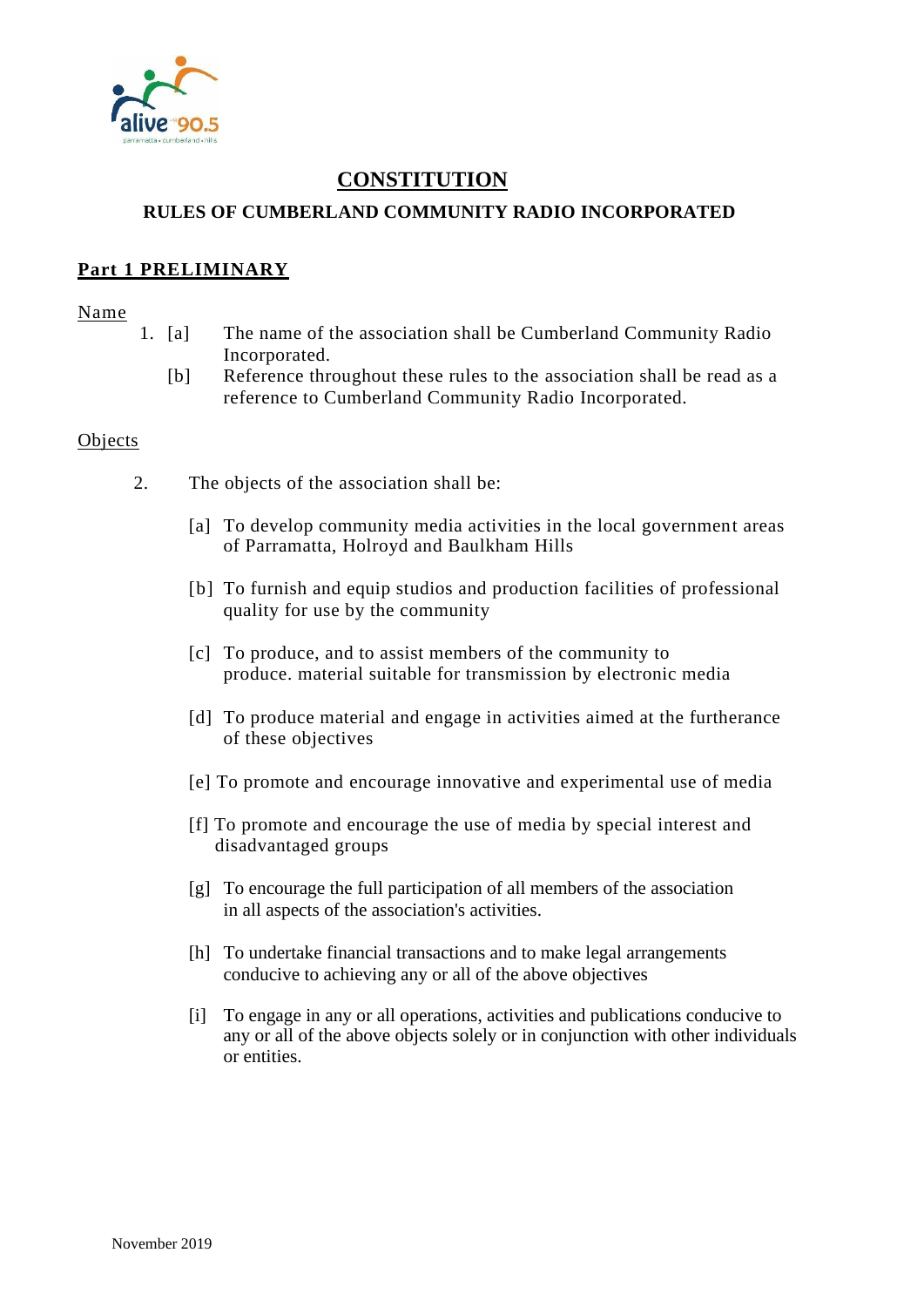

#### Interpretation

- 3. [a] In these rules, except insofar as the context or subject matter indicates or requires -"Ordinary member" means a member of the Board who is not an office bearer of the association as referred to in clause 15[b]
	- [b] "Secretary" means
		- [i] The person holding office under these rules as secretary of the association, or
		- [ii] Where no such person holds that office the public officer of the association
	- [c] Special general meeting" means a meeting of the association convened for a particular purpose.
	- [d] "The Act" means the Associations Incorporation Act 2009
	- [e] "The Regulations" means the Associations Incorporation Regulation 2010
	- $[f]$  In these rules
		- [i] A reference to a function includes a reference to a power and authority and duty and
		- [ii] A reference to the exercise of a function includes, where the function is a duty; a reference to the performance of the duty.
	- [g] The provisions of the Interpretation Act 1987 apply to and in respect of these rules in the same manner as those provisions would so apply if these rules were an instrument made under the Act.

### **PART 2 - MEMBERSHIP**

Membership Qualifications

- 4. A person is qualified to be a member of the association if, but only if
	- [a] The person is a person referred to in section 15 [1] [a], [b] or [c] of the Act and has not ceased to be a member of the association at any time after incorporation of the association under the Act, or
	- [b] The person is a natural person who
		- [i] has applied for membership of the association as provided by clause 5, and
		- [ii] has been approved for membership of the association by the Board of the association, or a general meeting.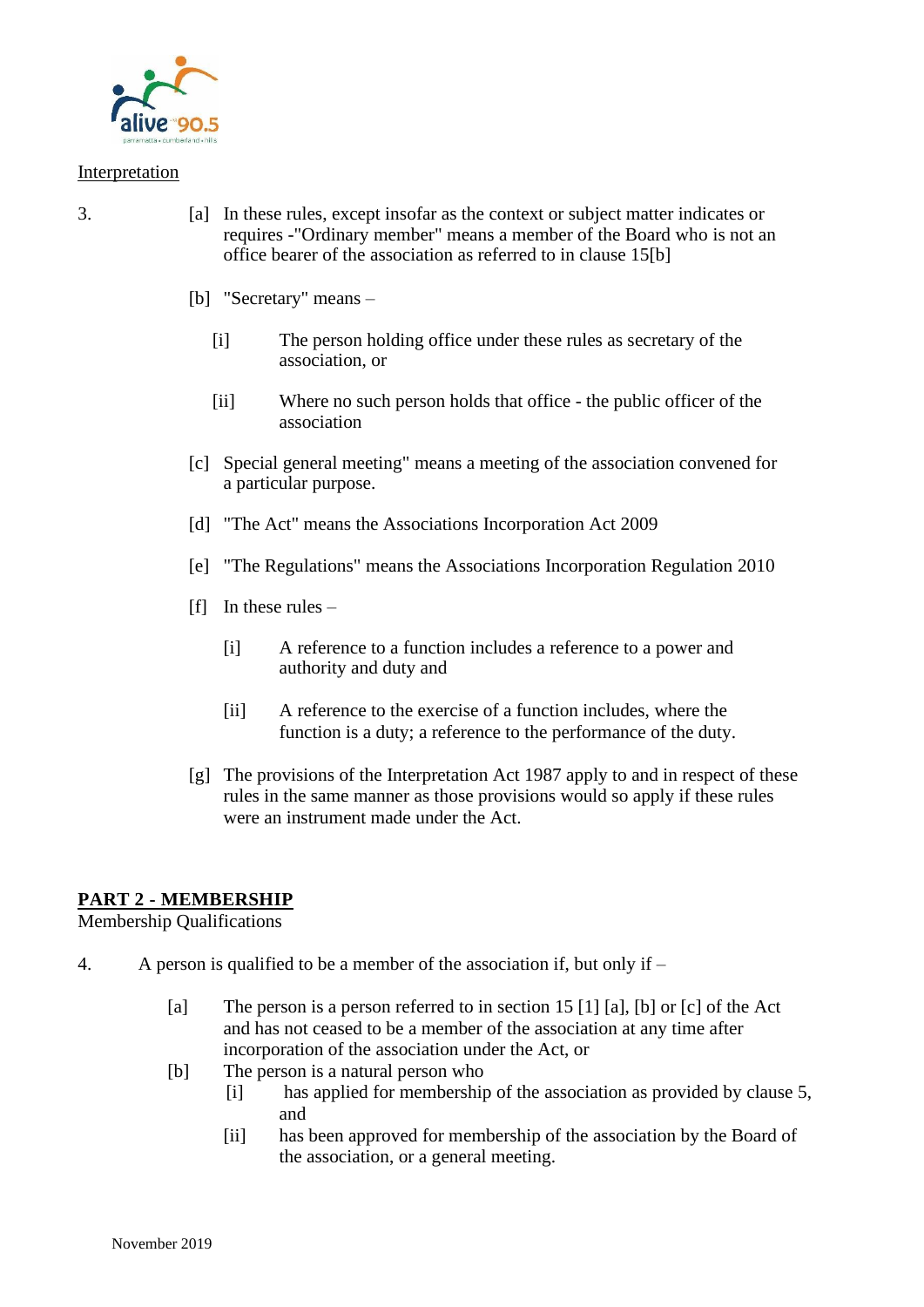

- [c] The person is a co-operative, incorporated association, unincorporated association or company [however described and/or registered] who, [i] has applied for membership of the association as provided by clause 5, and
	- [ii] has been approved for membership of the association by the Board of the association or a general meeting.

### Application for Membership

- 5. [a] An application for membership of the association
	- [i] must be made in writing (including by email or other electronic means, if the Board so determines) in the form determined by the Board, and
	- [ii] must be lodged (including by electronic means, if the Board so determines) with the secretary of the association, accompanied by the prescribed fee
	- [b] As soon as practicable after receiving an application for membership the secretary, shall refer the application to the Board which shall determine whether to approve or defer the application. An application may only be rejected if
		- [i] there are reasonable grounds to believe that the applicant would not abide by the rules and objectives of the Association; or
		- [ii] required by law; or
		- [iii] the applicant has been convicted of an indictable offence;

or

- [iv] there are reasonable grounds to believe that the applicant would not abide by the Community Broadcasting Code of Practice; or
- [v] there are reasonable grounds to believe that the applicant would pose a security risk to members or premises of the association
- [c] Where the Board resolves to reject an application for membership, the applicant shall have the right of reply and appeal under rule 5[g] and 5[h]. Where the applicant exercises the right of reply the resolution of the Board is of no effect unless the Board, at a meeting held not earlier than 14 days and not later than 28 days after the service on the applicant of a notice under clause 5[g] [1], confirms the resolution in accordance with this rule.
- [d] Where the Board determines to approve the application for membership, the Secretary shall, as soon as is practicable, after that determination notify the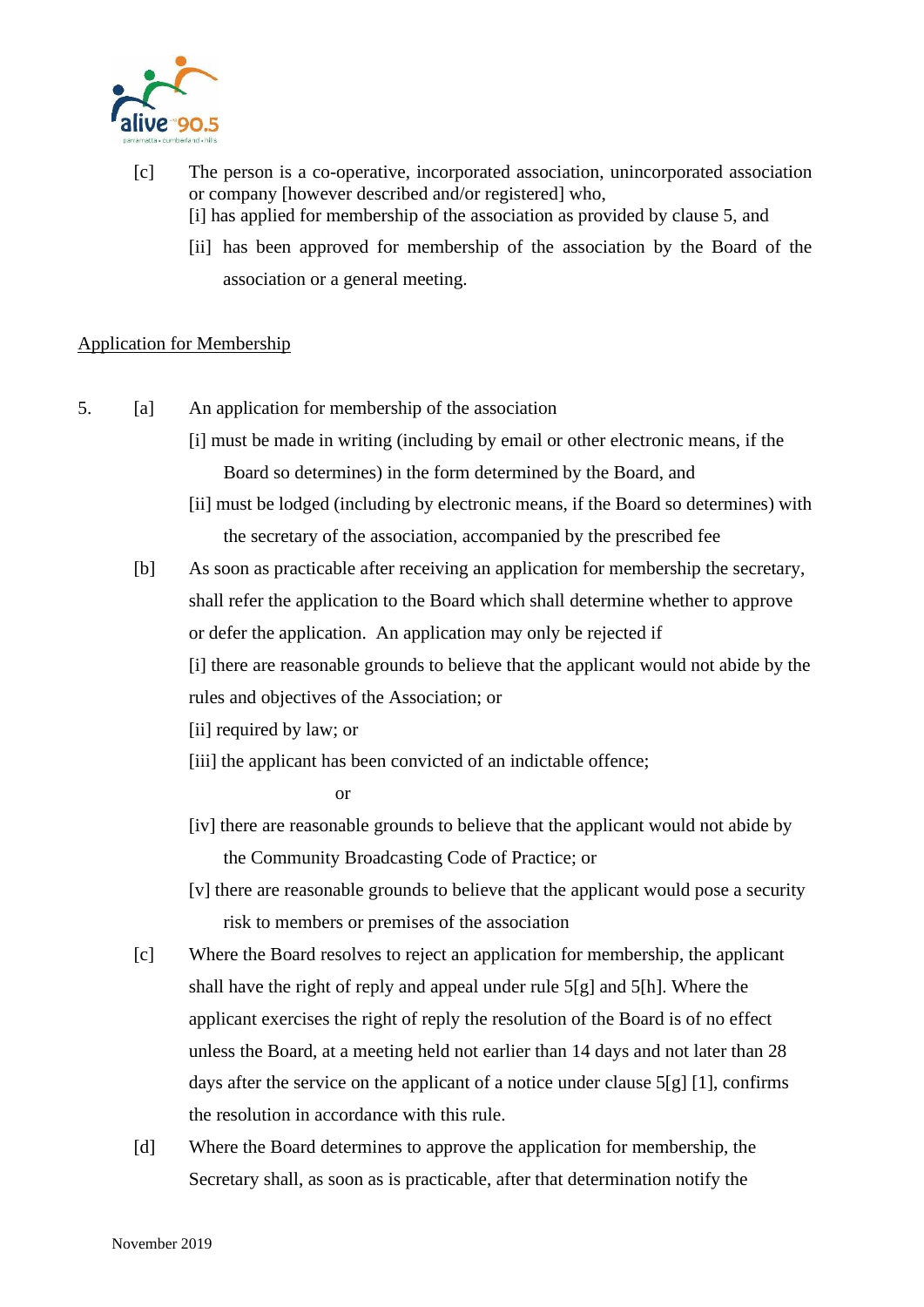

applicant of that approval.

- [e] The secretary shall upon approval of membership enter the applicant's name in the register of members, and upon the name being so entered, the applicant becomes a member of the association.
- [f] The secretary shall upon resolution of the Board to reject an application being overturned on reply or appeal and payment of the required membership fee by the applicant, enter the applicant's name in the register of members, and, on the name being entered, the applicant becomes a member of the association.
- [g] Right of reply of rejected applicant or disciplined member
	- [1] Where the Board passes a resolution under rule 5[b], the secretary shall as soon as practicable, cause a notice in writing to be served on the applicant subject to the resolution

[a] setting out the resolution of the Board and the grounds on which it is based;

[b] stating that the applicant subject of the resolution may address the Board at a meeting to be held not earlier than 14 days and not later than 28 days after the service of the notice;

[c] stating the date, place and time of that meeting; and

[d] informing the applicant subject of the resolution that he may do either or both of the following:

- [i] attend and speak at the meeting;
- [ii] submit to the Board at or prior to the date of that meeting written representations relating to the resolution
- [2] At a meeting of the Board held as referred to in clause [1] the Board shall

[a] give the applicant subject of the resolution an opportunity to make oral representations

[b] give due consideration to any written representations submitted to the Board by the applicant subject to the resolution at or prior to the meeting, and;

[c] by resolution determine whether to confirm or revoke the resolution

- [3] Where the Board confirms a resolution under clause [2], the secretary shall within 7 days after that confirmation, by notice in writing inform the applicant subject of the resolution reasons for the confirmation and right of appeal under rule 5[h]
- [4] A resolution confirmed by the Board does not take effect: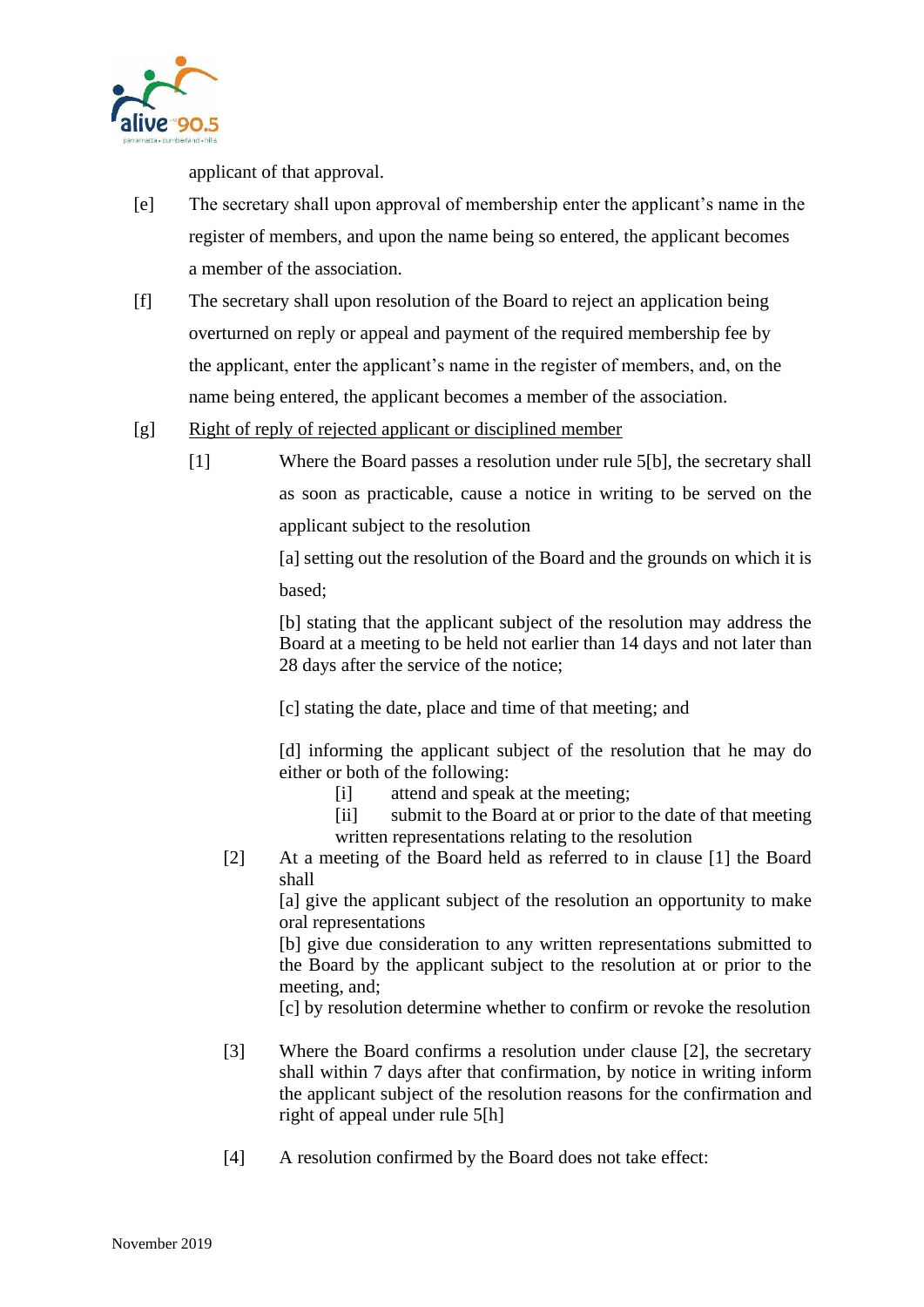

[a] until the expiration of the period within which the applicant subject of the resolution is entitled to appeal against the resolution where the applicant subject of the resolution does not exercise the right of appeal within that period; or

[b] where within that period the applicant subject of the resolution exercises the right of appeal, unless and until the association confirms the resolution under rule 5[h][4], whichever is the later.

### [h] Right of Appeal of Rejected Applicant

[1] A rejected applicant may appeal to the association at a general meeting under rule 5[c], within 7 days after the notice of the resolution is served on the rejected applicant, by lodging with the secretary a notice to that effect.

[2] The notice may, but need not, be accompanied by a statement of the grounds on which the rejected applicant intends to rely for the purpose of the appeal.

[3] On receipt of a notice from the rejected applicant or member under clause [1], the secretary must notify the Board which is to convene a general meeting of the association to be held within 28 days after the date on which the secretary received the notice.

[4] At a general meeting of the association convened under clause [3]: [a] no business other than the question of the appeal is to be transacted; and

[b] the Board and the rejected applicant must be given the opportunity to state their respective cases orally or in writing or both; and

[c] the members present are to vote by secret ballot on the question of whether the resolution should be confirmed or revoked.

[5] If at the general meeting the association passes a special resolution in favour of the confirmation of the resolution, the resolution is confirmed

#### **Cessation of membership**

6. A person ceases to be a member of the Association if the person-

- [a] dies
- [b] resigns that membership, or
- [c] is expelled from the association
- [d] fails to pay the annual membership fee as provided for under rule 10[d]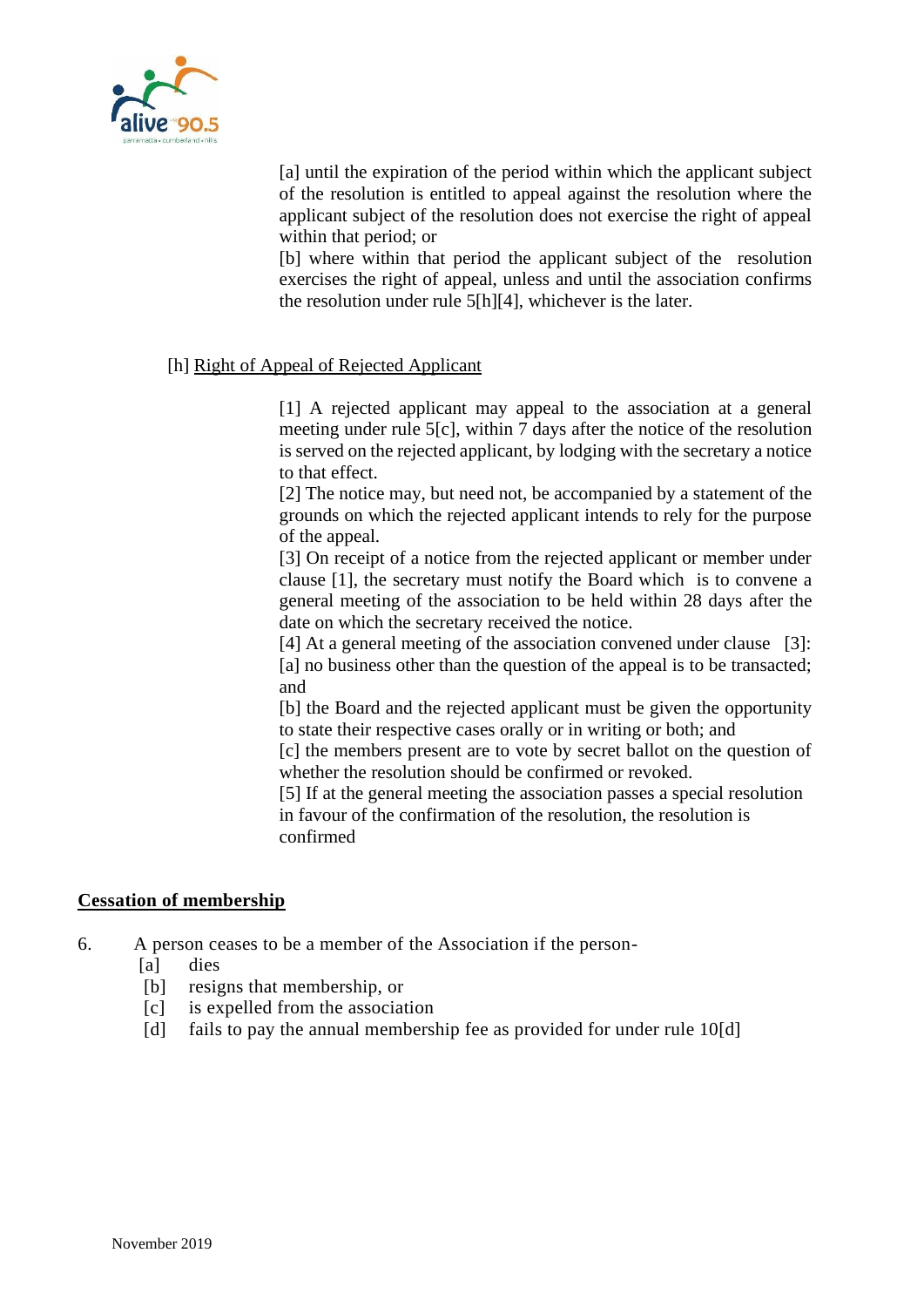

#### Membership entitlement not transferable

- 7. A right, privilege or obligation which a person has by reason of being a member of the association –
	- [a] is not capable of being transferred of transmitted to another person, and
	- [b] terminates upon cessation of a person's membership.

### Resignation of membership

8. [a] A member of the association is not entitled to resign that membership except in accordance with this rule.

[b] A member of the association who has paid all amounts payable by the member to the association in respect of the member's membership may resign from membership of the association by first giving notice [being not less than 1 month or not less than such other period as the Board may determine] in writing to the Secretary of the member's intention to resign and, upon expiration of that period of notice, the person ceases to be a member.

 [c] Where a member of the association ceases to be a member pursuant to sub-clause [b] and in every other case where a member ceases to hold membership, the Secretary shall make an appropriate entry in the register of members recording the date on which the member ceased to be a member.

#### Register of members

- 9. [a] The Public Officer of the association shall establish and maintain a register of members of the association specifying the name and address of each person who is a member of the association together with the date on which each person became a member.
	- [b] The register of members shall be kept at the principal place of administration of the association and shall be open for inspection, free of charge, by any member of the association.

### Fees, subscriptions etc.

- 10. [a] A member of the association must, on admission to membership, pay to the association a fee of \$1 or, if some other amount is determined by the Board that other amount.
	- [b] In addition to any amount payable by the member under subclause [a], a member of the association must pay to the association an annual membership fee of \$2 or, if some other amount is determined by the Board, that other amount:

[i] except as provided by paragraph (b), before the first day of the financial year of the association in each calendar year, or [ii] if the member becomes a member on or after the first day of the financial year of the association in any calendar year—on becoming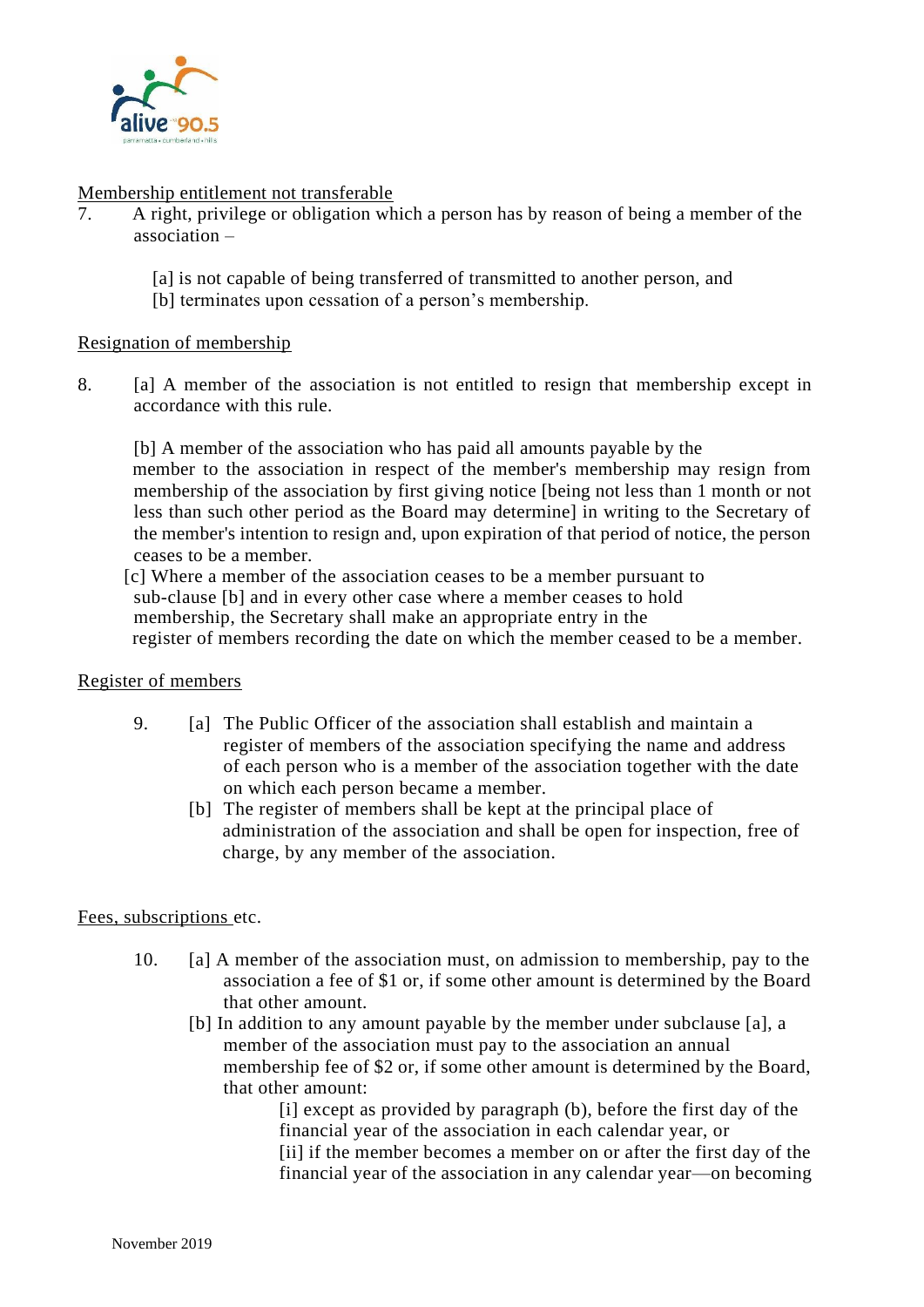

a member and before the first day of the financial year of the association in each succeeding calendar year.

[iii] Members who are due to renew their memberships shall not have their memberships terminated where they pay the prescribed annual membership fee on or before 31st July.

- [c] The annual membership fee payable, and fee structure, shall be determined at the Annual General Meeting or Special General Meeting.
- [d] Members who are due to renew their memberships shall not have their memberships terminated where they pay the prescribed annual membership fee on or before  $31<sup>st</sup>$  July.

### Members' liabilities

11. The liabilities of the members of the association to contribute towards the payment of debts and liabilities of the association or the costs, charges and expenses of the winding up of the association, is limited to the amount, if any, unpaid by the member in respect of membership of the association as required by clause 10.

#### Disciplining of members

- 12. [a] Where the Board is of the opinion that a member of the association
	- [i] has persistently refused or neglected to comply with a provision or provisions of these rules, or
	- [ii] has persistently and willfully acted in a manner prejudicial to the interests of the association, or
	- [iii] has committed a most serious breach of conduct justifying suspension from involvement in any or all of the activities of the Association, suspension from membership or expulsion from the Association

the Board may, by resolution –

- [ iii]expel the member from the association, or
- [iv] suspend the member from membership of the association for a specified period and to a maximum of 6 months or
- [v] immediately suspend a member from involvement in any or all of the activities of the association including for the duration of any appeal
- [vi] or caution the member or decide to take no further action
- [b] A resolution of the Board under sub-clause [a] is of no effect unless the Board, at a meeting held not earlier than 14 days and not later than 28 days after the service on the member of a notice under sub-clause [c], confirms the resolution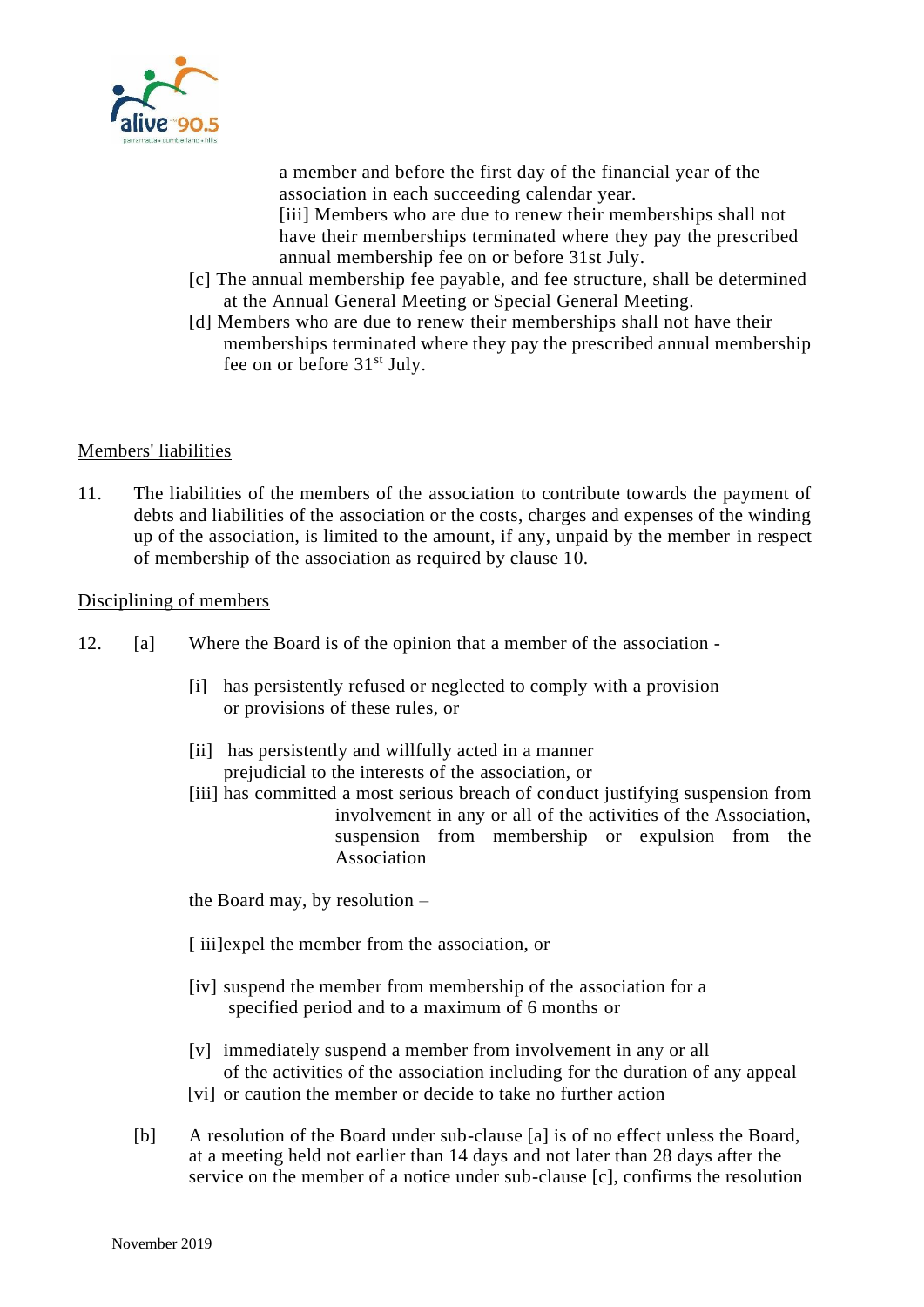

in accordance with this rule.

- [c] Where the Board passes a resolution under sub-clause [a], the Secretary shall, within 7 days, cause a notice in writing to be served on the member
	- [i] setting out the resolution of the Board and the grounds on which it is based
	- [ii] stating that the member and/ or the member's representative may address the Board at a meeting to be held not earlier than 14 days and not later than 28 days after the service of the notice
	- [iii] stating the date, place and time of that meeting, and
	- [iv] informing the member that the member may do either or both of the following -
		- [1] attend and speak personally and/or through a representative at that meeting
		- [2] submit to the Board at or prior to the date of that meeting written representation relating to the resolution.
- [d] At a meeting of the Board held as referred to in sub-clause [c] the Board shall –
	- [i] give to the member and/or his/her representative a chance to make oral representations
	- [ii] give due consideration to any written representations submitted to the Board by the member at or prior to the meeting, and
	- [iii] by resolution determine whether to confirm or revoke the resolution.
- [e] Where the Board confirms a resolution under sub-clause [d] the Secretary shall, within 7 days after that confirmation, by notice in writing inform the member of the fact and of the member's right of appeal under clause 13.
- [f] A resolution under sub-clause 12 [al [iii] and [iv] confirmed by the Board under sub-clause [d] does not take effect –
	- [i] until the expiration of the period within which the member is entitled to appeal against the resolution where the member does not exercise the right of appeal within that period, or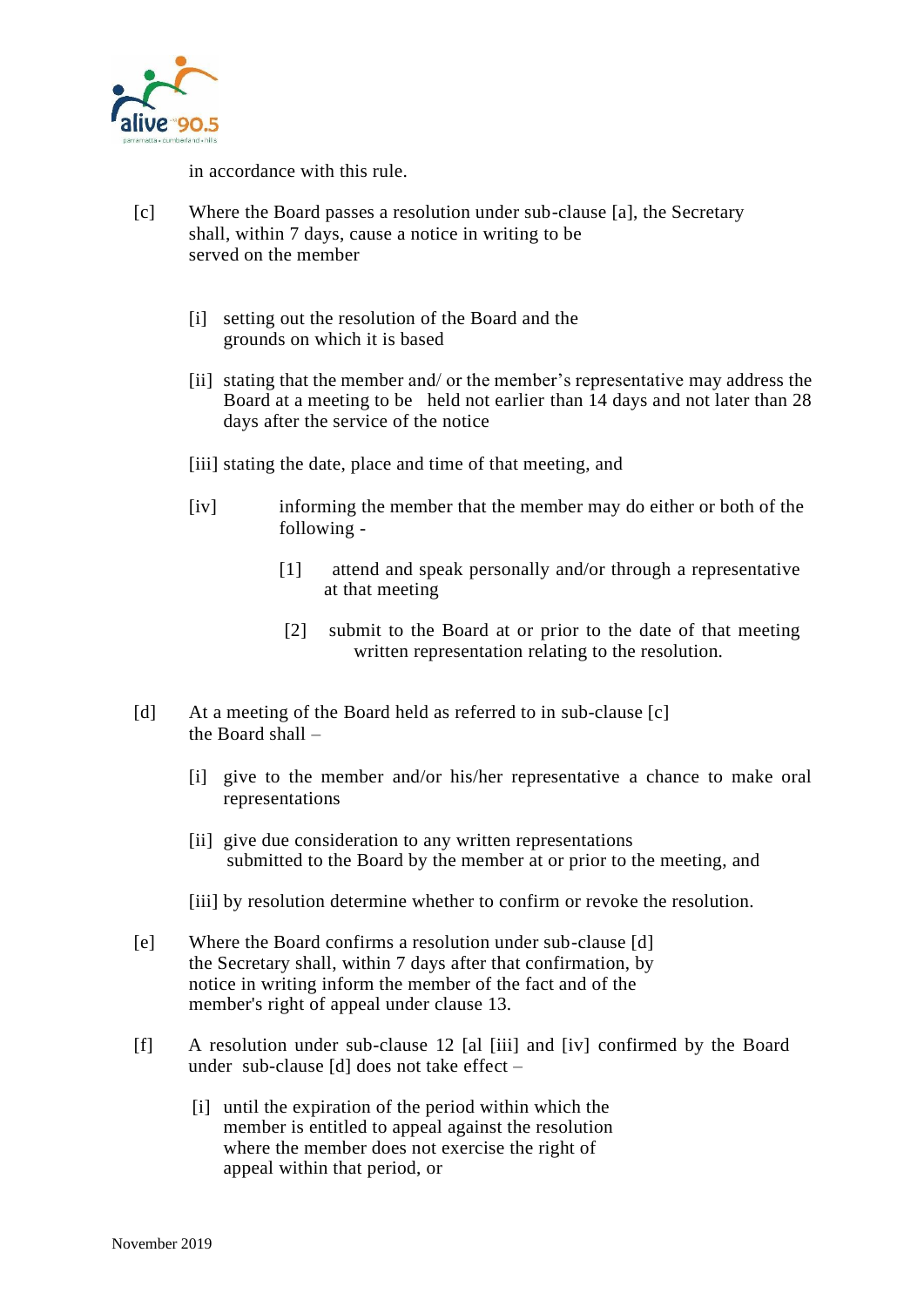

[ii] where within that period the member exercises the right of appeal, unless and until the Association confirms the resolution pursuant to clause 13[d]

### **Right of appeal of disciplined members**

- 13. [a] A member may appeal to the association in general meeting against a resolution of the Board which is confirmed under clause 12[d], within 7 days after notice of the resolution is served on the member, by lodging with the Secretary a notice to that effect.
	- [b] Upon receipt of a notice from a member under sub-clause [a], the Secretary shall notify the Board which shall convene a special general meeting of the association to be held within 21 days after the date on which the Secretary received the notice.
	- [c] At a general meeting of the association convened under sub-clause [b]
		- [i] no business other than the question of the appeal shall be transacted
		- [ii] the Board and the member shall be given the opportunity to state their respective cases orally or in writing, or both, and
		- [iii] the members present shall vote by secret ballot on the question of whether the resolution should be confirmed or revoked.
	- [d] If at the general meeting the association passes a special resolution in favour of the confirmation of the resolution, the resolution is confirmed.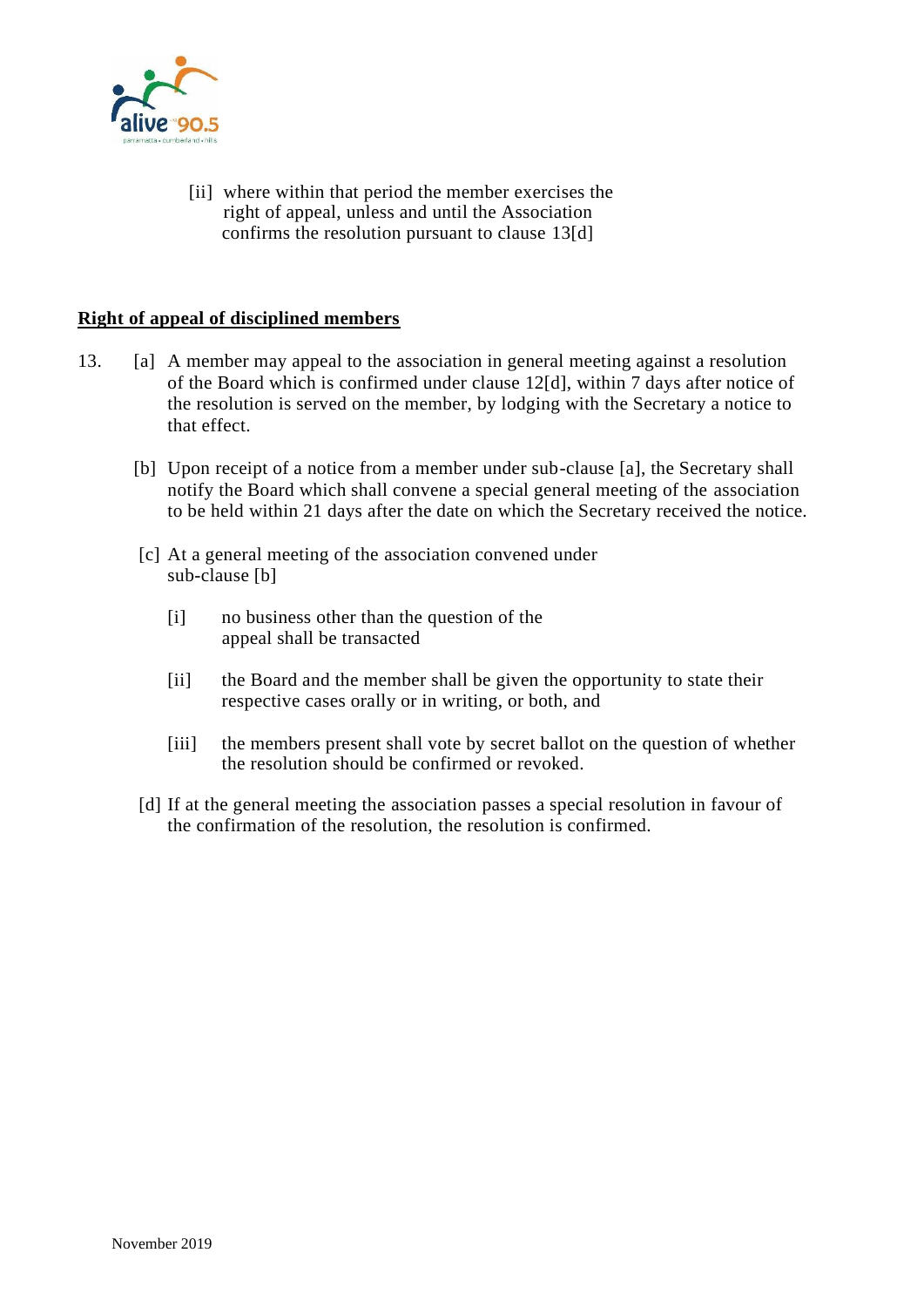

### 13A Resolution of Internal Disputes.

- [a] Disputes between members [in their capacity as members] of the association shall be dealt with in accordance with the provisions of rule 25.
- [b] Disputes between members and a committee established by the Board shall be dealt with by the Board.
- [c] Disputes between members and the association are to be referred to a Community Justice Centre for mediation in accordance with the Community Justice Centres Act 1983
- [d] If a dispute is not resolved by mediation within 3 months of the referral to a community justice centre, the dispute is to be referred to arbitration. The Commercial Arbitration Act 1984 applies to any such dispute referred to arbitration

### **PART 3 - THE BOARD**

Powers of the Board

- 14. The Board shall be called the Board of Management of the association and subject to the Act, the Regulations and these rules and to any resolutions passed by the association in general meeting –
	- [a] shall control and manage the affairs of the association
	- [b] may exercise all such functions as may be exercised by the association other than those functions that are required by these rules to be exercised by a general meeting of members of the association, and
	- [c] has power to perform all such acts and do all such things as appear to the Board to be necessary or desirable for the proper management of the affairs of the association.

Constitution and membership

- 15. [a] Subject in the case of the first members of the Board to section 21 of the Act, the Board shall consist of –
	- [i] the office bearers of the association, and
	- [ii] five ordinary members

each of whom shall be elected at the annual general meeting of the association pursuant to clause 16.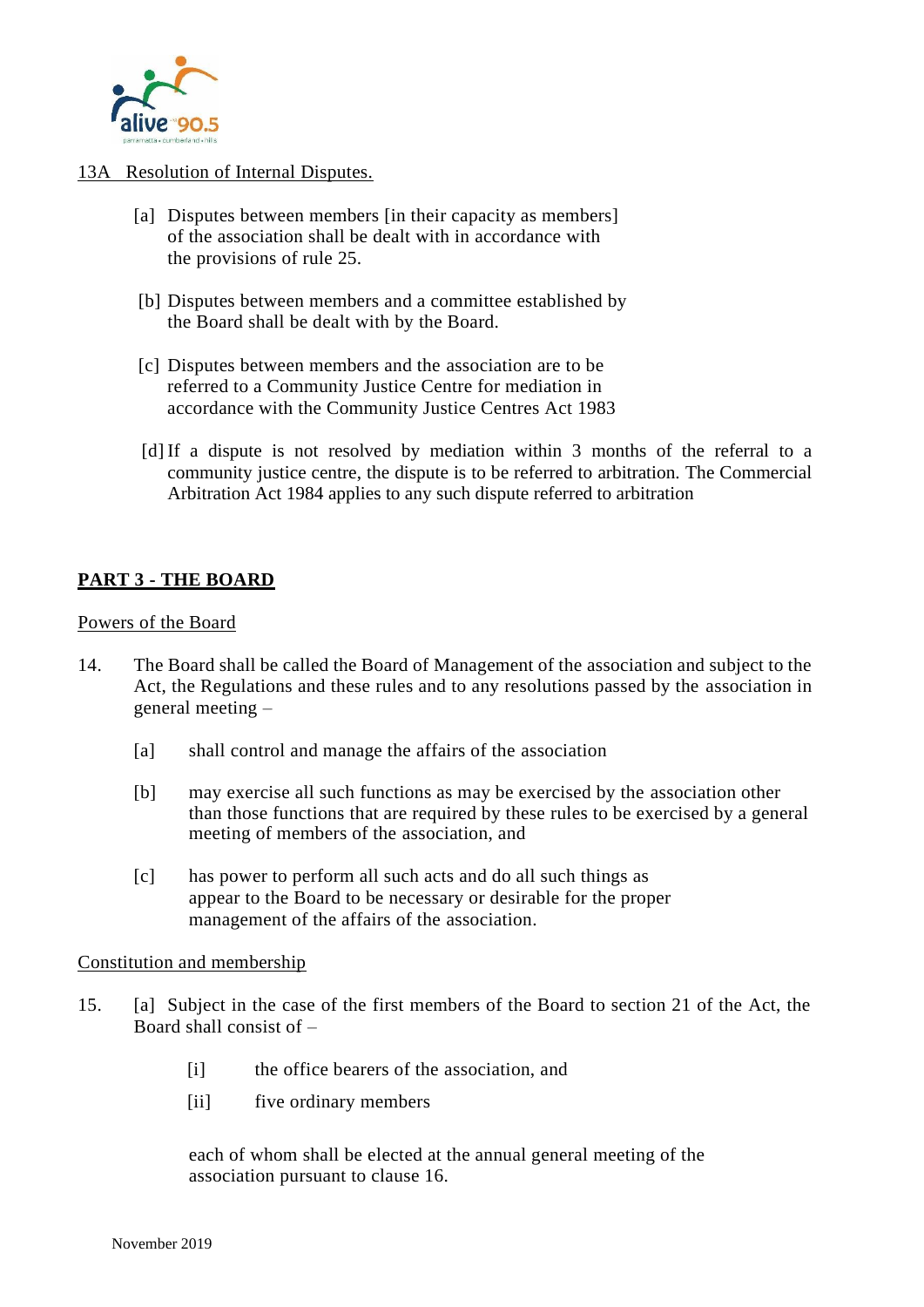

- [b] The office bearers of the Association shall be
	- [i] the chairperson
	- [ii] the deputy chairperson
	- [iii] the treasurer
	- [iv] the secretary
- [c] Each member of the Board shall, subject to these rules, hold office until the conclusion of the annual general meeting following the date of the member's election, but is eligible for re-election
- 15. [d] In the event of a casual vacancy occurring in the membership of the Board, the Board may appoint a member of the association to fill the vacancy and the member so appointed shall hold office, subject to these rules, until the conclusion of the annual general meeting next following the date of the appointment.

#### **Election of Members**

- 16 [a] Nomination of candidates for election as office-bearers of the association or ordinary members of the Board –
	- [i] shall be made in writing, signed by 2 members of the association and accompanied by the written consent of the candidate [which may be endorsed on the form of nomination] and
	- [ii] shall be delivered to the returning officer of the association not less than 7 days before the date fixed for the holding of the annual general meeting at which the election is to take place.
	- [b] If insufficient nominations are received to fill all vacancies on the Board, the candidates nominated shall be deemed to be elected and further nominations shall be received at the annual general meeting.
	- [c] If insufficient further nominations are received, any vacant positions remaining on the Board shall be deemed to be casual vacancies.
	- [d] If the number of nominations received is equal to the number of vacancies to be filled, the persons nominated shall be deemed to be elected.
	- [e] If the number of nominations received exceeds the number of vacancies to be filled, a ballot shall be held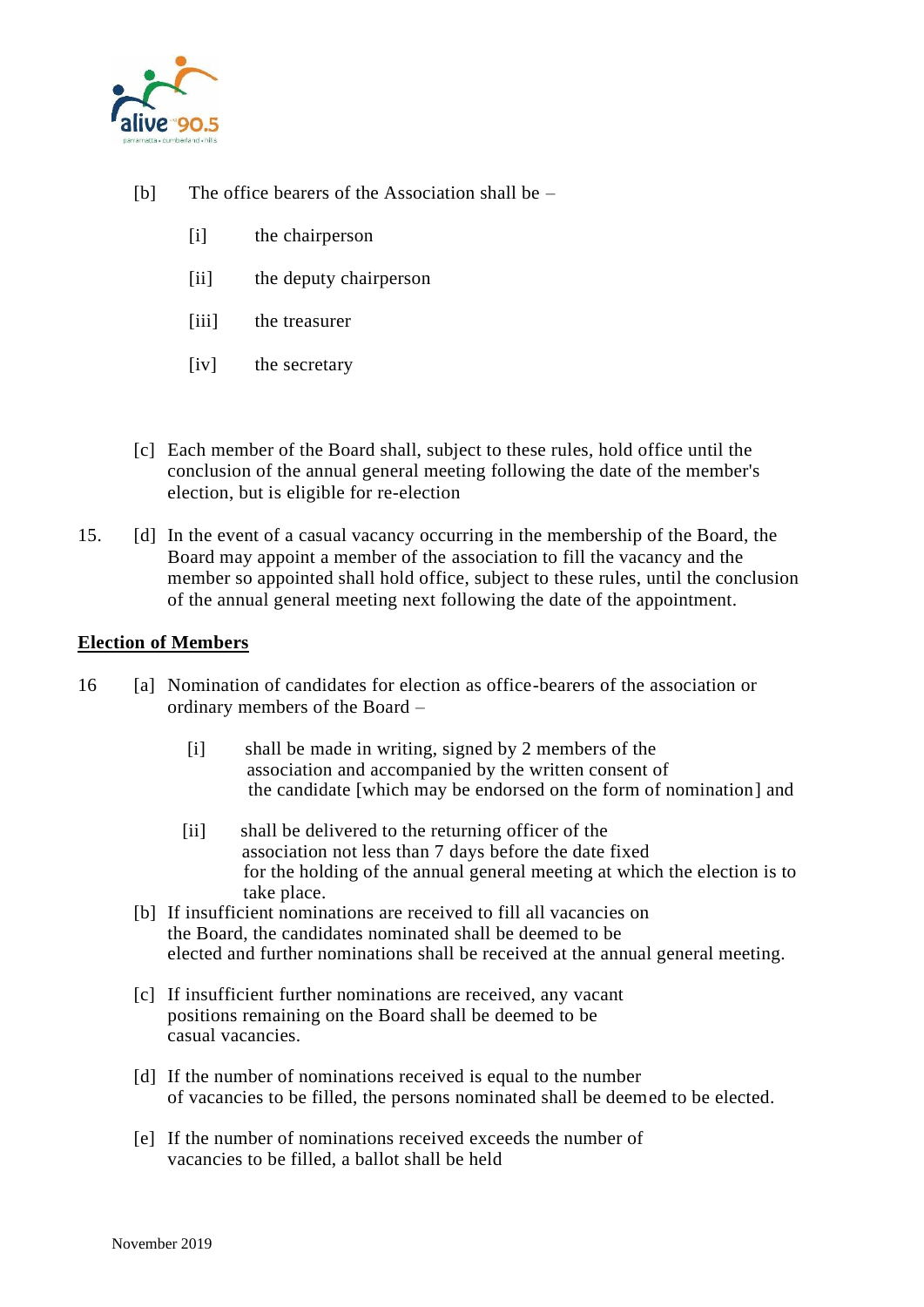

- [f] The ballot for the election of office-bearers and ordinary members shall be conducted at the annual general meeting by optional preferential voting.
- [g] A nomination of a candidate for election under this clause is not valid if that candidate has been elected to another office at the same election.

#### Secretary

- 17. [a] The Secretary of the association shall, as soon as practicable after being appointed as Secretary, lodge notice with the association of his or her address.
	- [b] it is the duty of the Secretary to keep minutes of  $-$ 
		- [i] all appointments of office-bearers and members of the Board
		- [ii] the names of members of the Board present at a Board meeting or general meeting, and
		- [iii] all proceedings at Board meetings and general meetings.
	- [c] Minutes of proceedings at a meeting shall be signed by the chairperson of the meeting or by the chairperson of the next succeeding meeting

#### Treasurer

- 18. It is the duty of the Treasurer of the Association to assure that
	- [i] all money due to the association is collected and received and that all payments authorised by the association are made, and
	- [ii] correct books and accounts are kept showing the financial affairs of the association including full details of all receipts and expenditure connected with the activities of the association

#### Casual vacancies

- 19. For the purposes of these rules, a casual vacancy in the office of a member of the Board occurs if the member –
	- [a] dies
	- [b] ceases to be a member of the Association
	- [e] resigns office by notice in writing given to the Secretary
	- [d] is removed from office under clause 20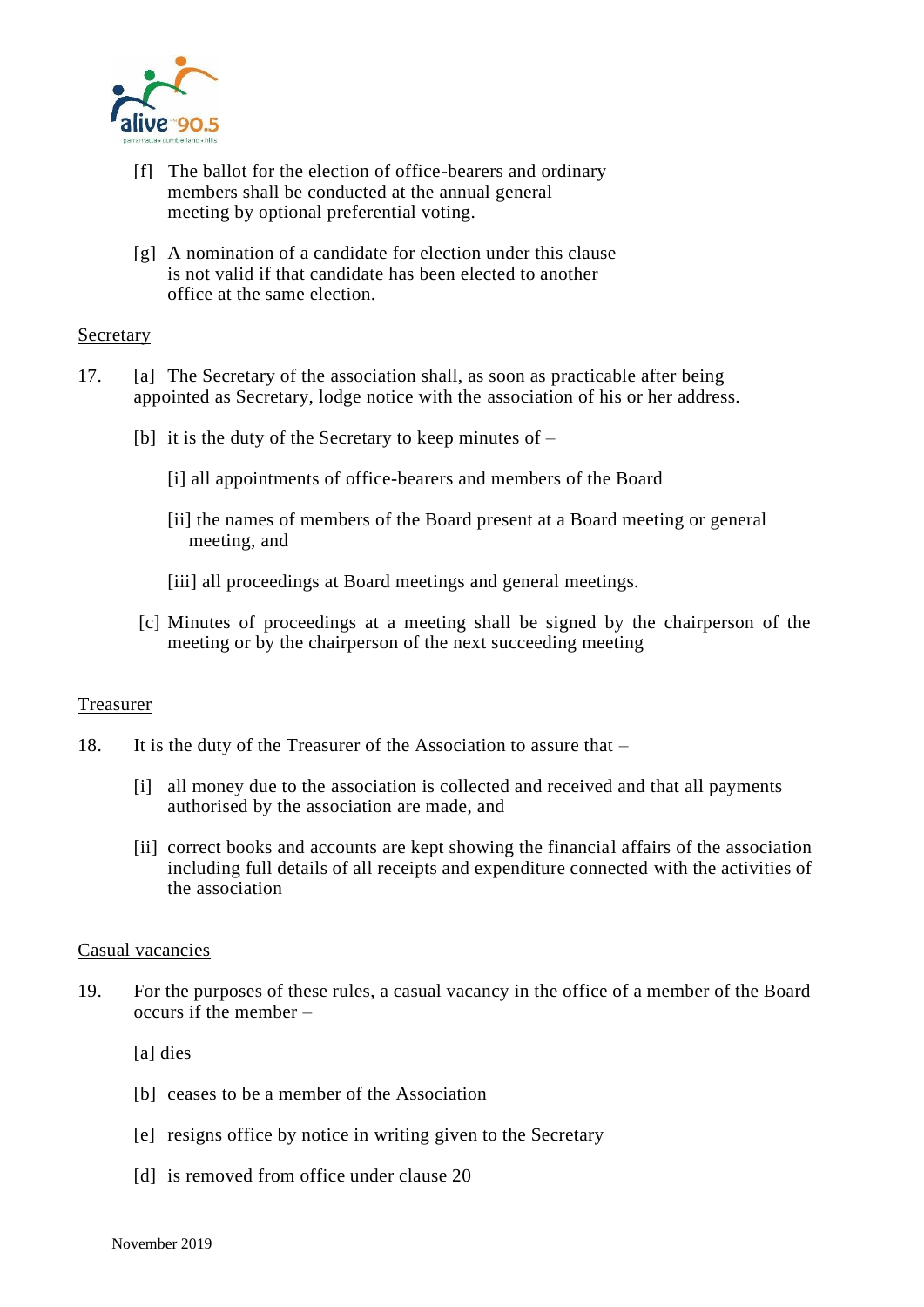

[e] becomes of unsound mind or a person whose person or estate is liable to be dealt with in any way under the law relating to mental health

- [f] is absent without leave of the Board from three consecutive meetings of the Board, or
- [g] becomes an insolvent under administration within the meaning of the Corporations Law.

#### Removal of Member

- 20. [a] The association in general meeting may by special resolution remove any member of the Board from the office of member before the expiration of the member's term of office and may by resolution appoint another person to hold office until the expiration of the term of office of the member so removed.
	- [b] Where a member of the Board to whom a proposed resolution referred to in sub-clause [a] relates makes representation in writing to the Secretary or Chairperson [not exceeding a reasonable length] and requests that the representation be notified to the members of the association, the Secretary or the Chairperson may send a copy of the representation to each member of the association or, if they are not so sent, the member is entitled to require that the representation be read out at the meeting at which the resolution is considered.

#### Meeting and Quorum

- 21. [a] The Board shall meet at least once in each calendar month at such place and time as the Board may determine.
	- [b] Additional meetings of the Board may be convened by the Chairperson or by any member of the Board.
	- [c] Oral or written notice of a meeting of the Board shall be given by the Secretary to each member of the Board at least 48 hours [or such other period as may be unanimously agreed upon by the members of the Board] before the time appointed for the holding of the meeting.
	- [d] Notice of a meeting under sub-clause [c] shall specify the general nature of the business to be transacted at the meeting and no business other than that business shall be transacted at the meeting, except business which the Board members present at the meeting unanimously agree to treat as urgent business.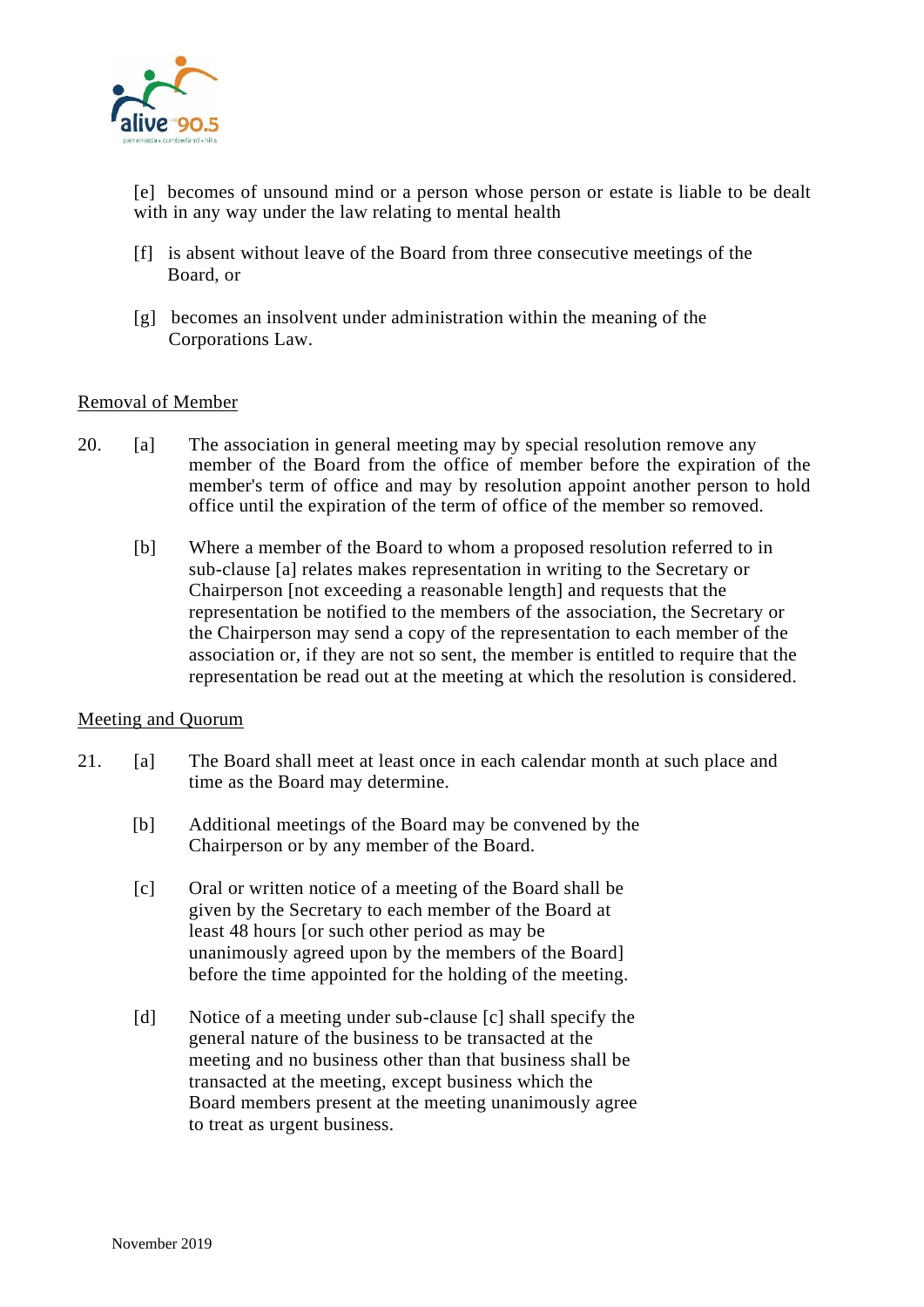

- [e] Any 5 members of the Board constitute a quorum for the transaction of the business of a meeting of the Board.
- [f] No business shall be transacted by the Board unless a quorum is present and if within half an hour of the time appointed for the meeting a quorum is not present, the meeting stands adjourned to an appropriate place at the earliest convenient time.
- [g] If at the adjourned meeting a quorum is not present within half an hour of the time appointed for the meeting the meeting shall be dissolved.
- [h] At a meeting of the Board
	- [i] the Chairperson or, in the Chairperson's absence, the Deputy Chairperson shall preside, or
	- [ii] if the Chairperson and the Deputy Chairperson are absent or unwilling to act as such, one of the remaining members of the Board as may be chosen by the members present at the meeting shall preside.

### Delegation by Board to Committees

- 22. [a] The Board may, by instrument in writing, delegate to one or more Committees [consisting of such member or members of the association as the Board think fit] the exercise of such of the functions of the Board as are specified in the instrument, other than –
	- [i] this power of delegation, and
	- [ii] a function which is a duty imposed on the Board by the Act or by any other law.
	- [b] A function the exercise of which has been delegated to a Committee under this rule may, while the delegation remains unrevoked be exercised from time to time by the Committee in accordance with the terms of the delegation.
	- [c] A delegation under this section may be made subject to such conditions or limitations as to the exercise of any function the subject thereof, or as to time or circumstances, as may be specified in the instrument of delegation.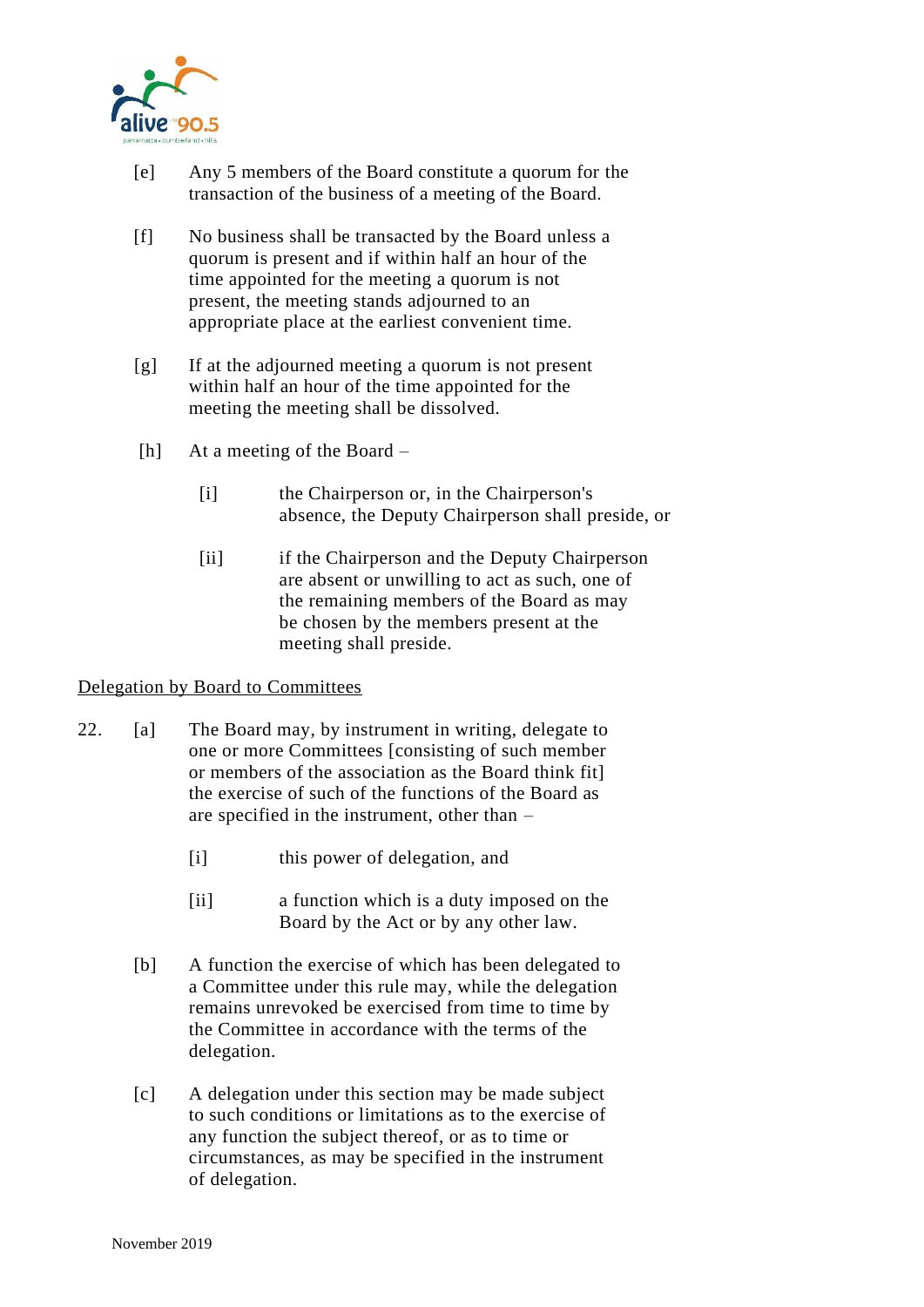

- [d] Notwithstanding any delegation under this rule, the Board may continue to exercise any function delegated.
- 22. [e] Any act or thing done or suffered by a Committee acting in the exercise of a delegation under this clause has the same force and effect as it would have if it had been done or suffered by the Board.
	- [f] The Board may, by instrument in writing, revoke wholly or in part any delegation under this rule.
	- [g] A Committee may meet and adjourn as it thinks proper.

### **Voting and Decisions**

- 23. [a] Questions arising at a meeting of the Board or of any Committee appointed by the Board shall be determined by a majority of the votes of members of the Board or Committees present at the meeting.
	- [b] Each member present at the meeting of the Board or of any Committee appointed by the Board [including the person presiding at the meeting] is entitled to one vote and in the event of an equality of votes the question shall be resolved in the negative.
	- [c] Subject to clause 21[e], the Board may act notwithstanding any vacancy on the Board.
	- [d] Any act or thing done or suffered, or purporting to have been done or suffered, by the Board or a Committee appointed by the Board, is valid and effectual notwithstanding any defect that may afterwards be discovered in the appointment or qualification of any member of the Board or **Committee**

### **PART 4 - PUBLIC OFFICER**

#### Appointment and Functions of:

- 24. [a] The Board shall ensure that a member is appointed as Public Officer.
	- [b] The Board may, at any time, remove the Public Officer and appoint a new Public Officer.
	- [c] The Public Officer shall be deemed to have vacated his or her position if he or she –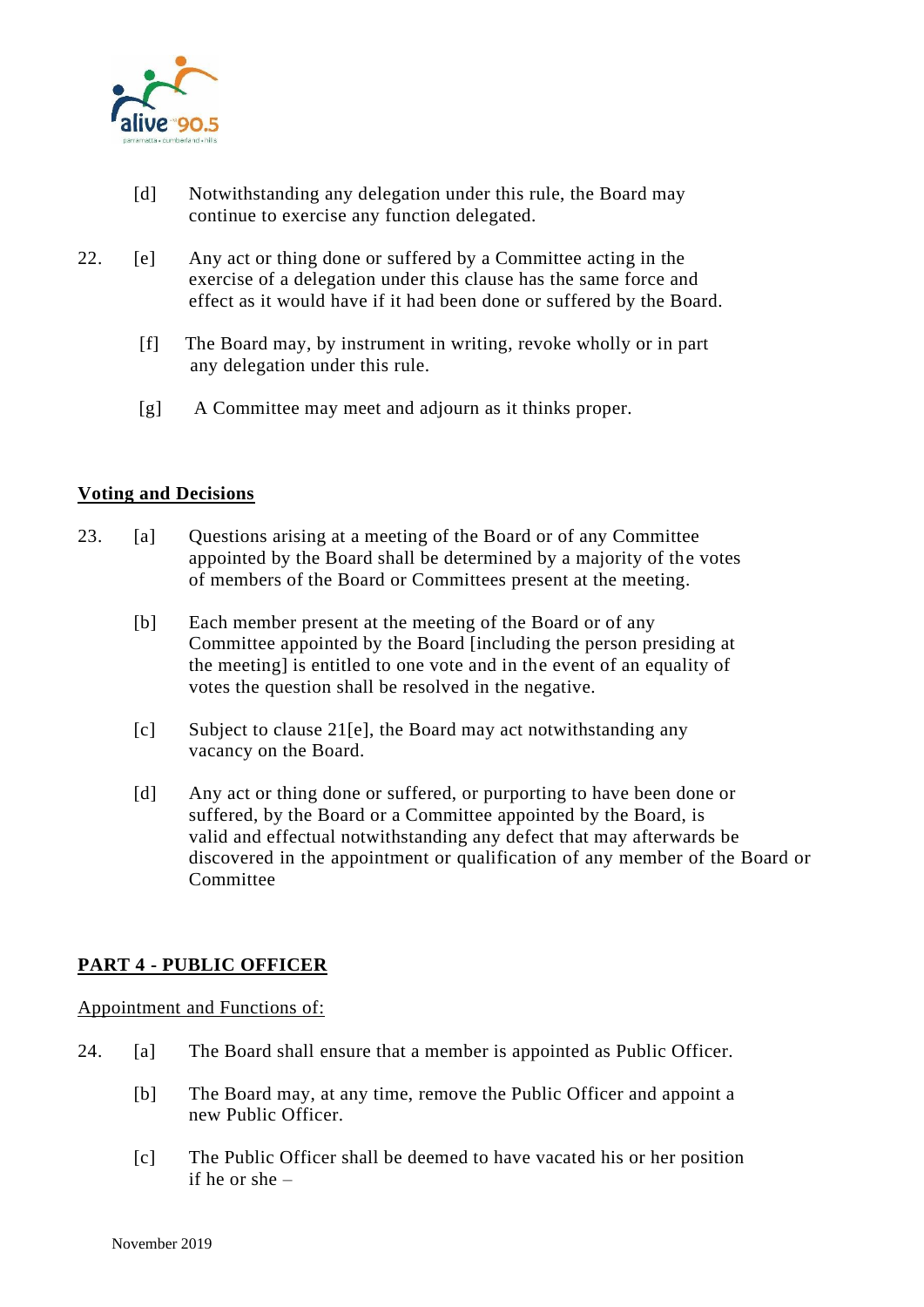

- [i] dies
- [ii] resigns in writing, given to the Board
- [iii] is removed by the Board or a General Meeting
- [iv] becomes bankrupt, applies to take the benefit of any law for the relief of bankrupt or insolvent debtors, compounds with his or her creditors or makes an assignment of his or her remuneration for their benefit.
- [v] becomes of unsound mind or a person whose person or estate is liable to be dealt with in any way under the law relating to mental health, or
- [vi] attains residency outside New South Wales
- [d] When a vacancy occurs in the position of Public Officer, the Board shall within 14 days, notify the Office of Fair Trading, by lodgment of the prescribed form and appoint a new Public Officer.
- [e] The Public Officer is required to notify the Office of Fair Trading by lodgment of the prescribed form, of the following circumstances and within the periods indicated –
	- [i] his or her appointment [within 28 days]
	- [ii] a change of residential address [within 28 days]
	- [iii] a change in the association's objects or rules [within 28 days]
	- [iv] the association's financial affairs [within one month of the annual General Meeting] and
	- [v] a change in the association's name [within 28 days]
- [f] The Public Officer may be a Board member [normally the Secretary] or any member of the association regarded as being suitable for the position by the Board

### **PART 5 - COMMITTEES**

#### Disputes Committee

25. [a] There shall be a Disputes Committee which shall function to identify and resolve disputes between members within the association by reference from the Board.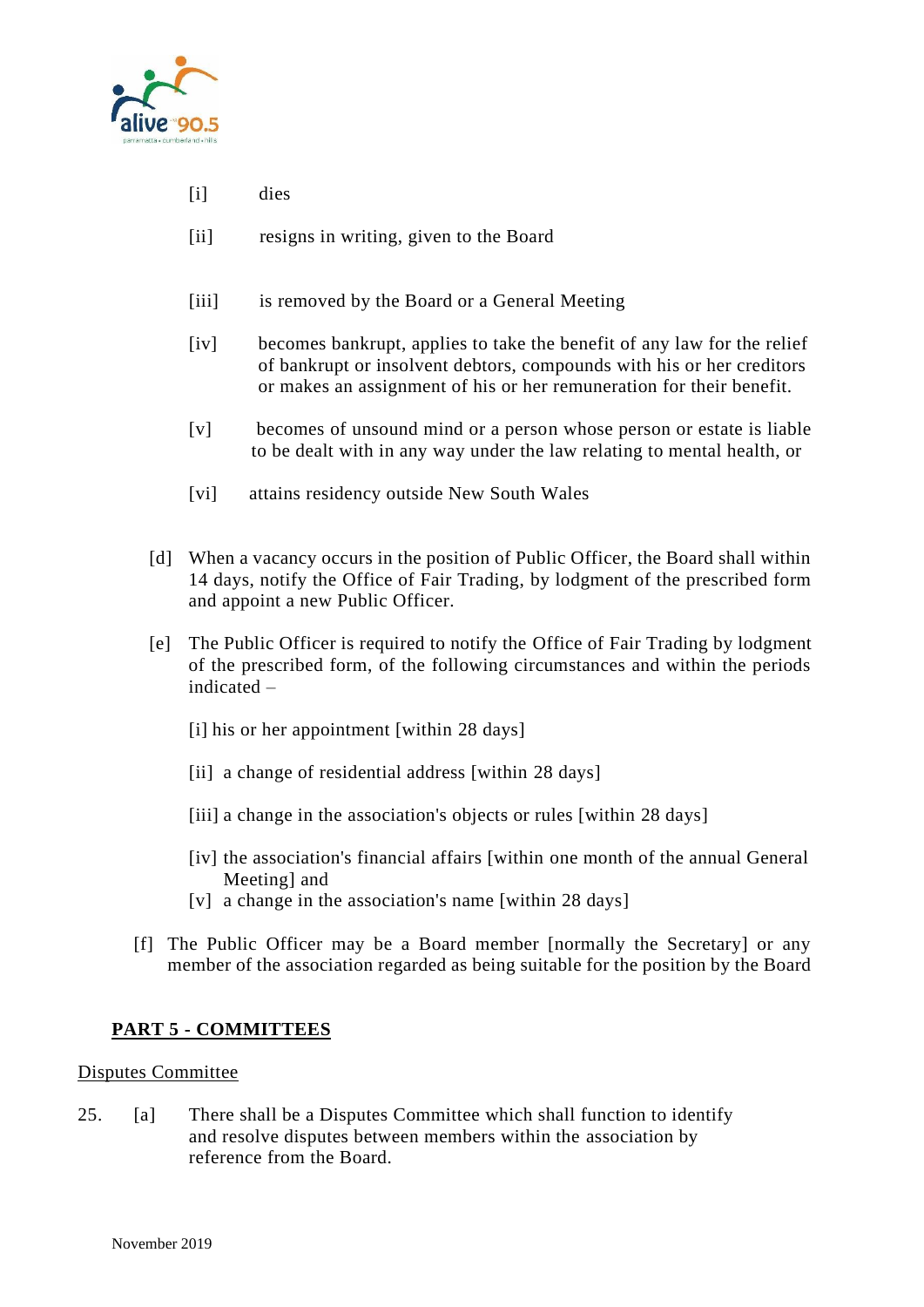

- [b] The Disputes Committee shall be comprised of
	- [i] a representative appointed by the Board who shall chair Disputes Committee meetings, and
	- [ii] one representative from each of the disputing parties.
- [c] The Chairperson of the Disputes Committee shall convene meetings, prepare and distribute agenda and supporting papers and keep minutes of meetings.
- [d] Resolutions of the Disputes Committee shall be binding on all parties to the dispute where the decision of the committee is unanimous. Otherwise appeals shall lie with the Board.
- [e] The Board may decide not to refer a dispute to the Disputes Committee, and may seek to resolve any dispute.
- [f] The Disputes Committee shall meet within 2 weeks of the appointment of the Chairperson and proceedings shall be conducted in conformity with these rules. Meetings of the Disputes Committee shall be closed.

Production Committee 26. \*\*\*\*\*\*\*\*\*\*\*\*\*\*

Engineering Committee 27. \*\*\*\*\*\*\*\*\*\*\*\*\*\*

## **PART 6 – GENERAL MEETINGS**

Annual General Meeting - Holding of

- 28. [a] With the exception of the first Annual General Meeting of the association, the association shall, within the period of 6 months of the expiration of each financial year (1st July to 30th June) convene an Annual General Meeting of its members.
	- [b] The association shall hold its first Annual General Meeting -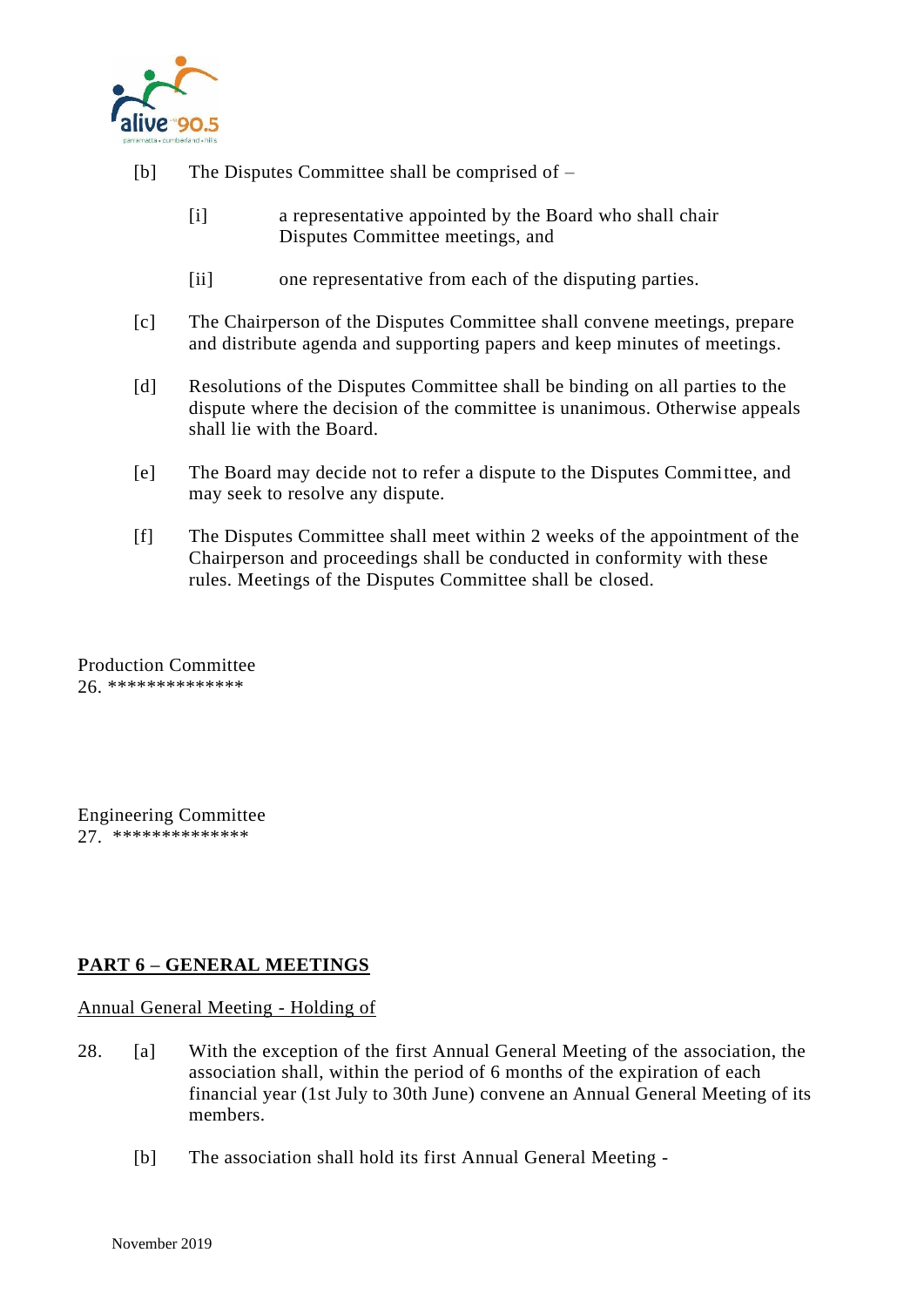

- [i] within the period of 18 months after its incorporation under the Act, and
- [ii] within the period of 2 months after the expiration of the first financial year of the Association.
- [c] Sub-clauses [a] and [b] have effect subject to any extension or permission granted by the Office Of Fair Trading.

#### Annual General Meeting - Calling of and Business at

- 29. [a] The Annual General Meeting of the association shall, subject to the Act and to clause 28, be convened on such date and at such place and time as the Board thinks fit.
	- [b]in addition to any other business which may be transacted at an Annual General Meeting, the business of an Annual General Meeting shall be –
		- [i] To confirm the minutes of the last preceding Annual General Meeting and of any Special General Meetings held since that meeting.

 [ii] to receive from the Board reports upon the activities of the association during the last preceding financial year.

[iii] to elect office-bearers, of the association and ordinary members of the Board

[iv]To receive and consider the association's financial statements or report required to be submitted to members under the Act and

 [v] to conduct other business of which notice has been given to the members

 [c] An Annual General Meeting shall be specified as such in the notice convening it.

#### **General Meetings- Calling of**

- 30. [a] The Board shall convene a minimum of three General Meetings of the association in each membership year, such meetings to be held at least one calendar month apart.
	- [b] The agenda for a General Meeting shall include financial and activities reports', matters referred to by the Board and matters raised from the floor or in correspondence.

#### Special General Meetings - Calling of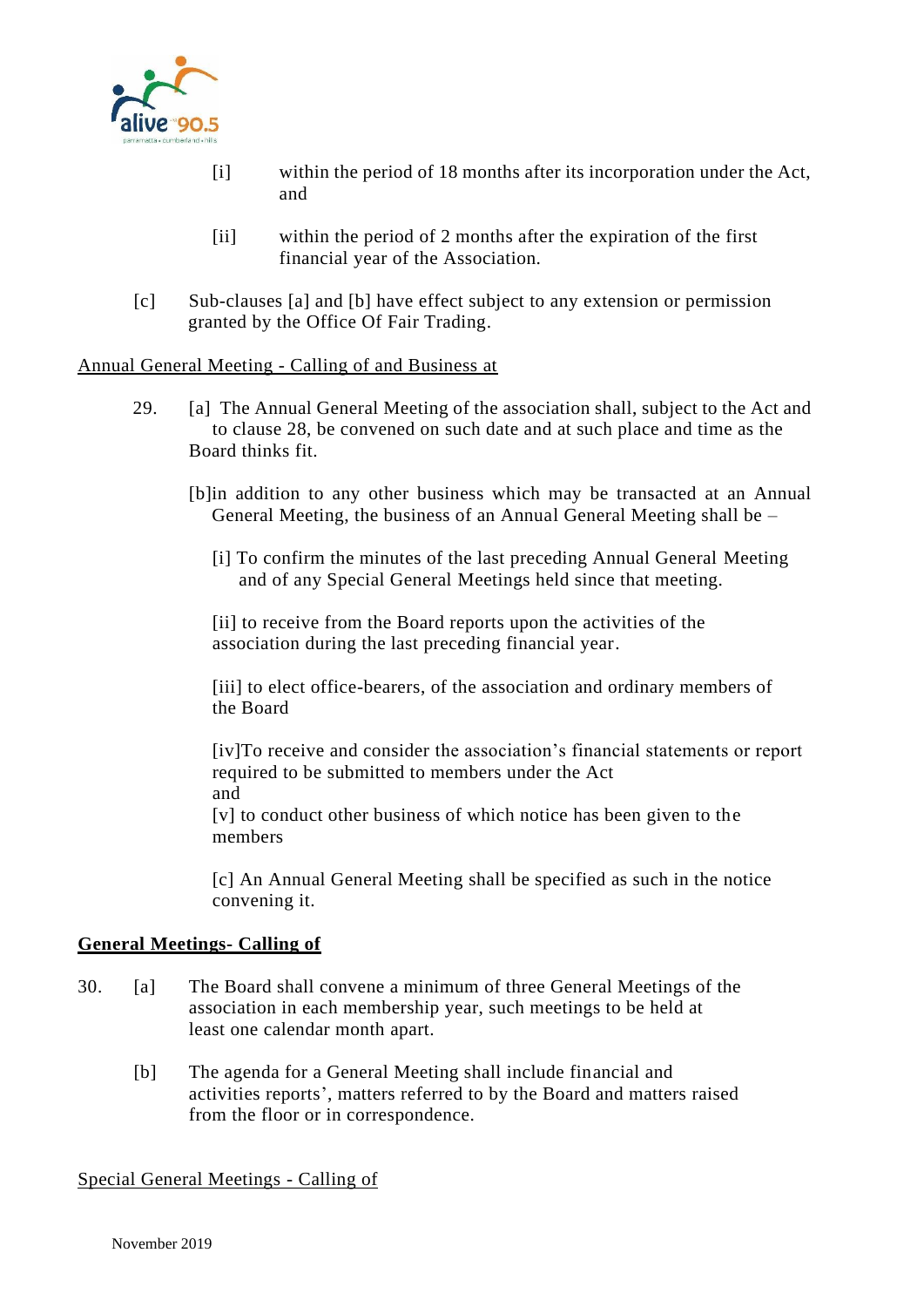

- 31. [a] The Board may, whenever it thinks fit, convene a Special General Meeting of the association.
	- [b] The Board shall, on the requisition in writing of not less than 5 per cent of the total number of members, convene a Special General Meeting of the association.
	- [c] A requisition of members for a Special General Meeting
		- [i] shall state the purpose or purposes of the meeting
		- [ii] shall be signed by the members making the requisition
		- [iii] shall be lodged with the Secretary, and
		- [iv] may consist of several documents in a similar form,
		- each signed by one or more of the members making the requisition.
	- [d] If the Board fails to convene a Special General Meeting to be held within one month after the date on which a requisition of members for the meeting is lodged with the Secretary, any one or more of the members who made the requisition may convene a Special General Meeting to be held not later than 3 months after that date.
	- [e] A Special General Meeting convened by a member or members as referred to in sub-clause [d] shall be convened as nearly as practicable in the same manner as General Meetings are convened by the Board and any member who thereby incurs expense is entitled to be reimbursed by the association for any expense so incurred.

### **Notice**

- 32.[a] Except where the nature of the business proposed to be dealt with at a General Meeting requires a special resolution of the association, the Secretary shall, at least 7 days before the date fixed for the holding of the General Meeting, cause to be sent by pre-paid post, or other equivalent means as determined to be acceptable by the Board, to each member at the member's address appearing in the register of members, a notice specifying the date, place and time of the meeting and the nature of the business to be transacted at the meeting.
	- [b] Where the nature of the business proposed to be dealt with at a General Meeting requires a special resolution of the association. the Secretary shall, at least 21 days before the date fixed for the date of the holding of the General Meeting, cause notice to be sent to each member in the manner provided in sub clause [a] specifying in addition to the matter required under sub-clause [a], the intention to propose the resolution as a special resolution.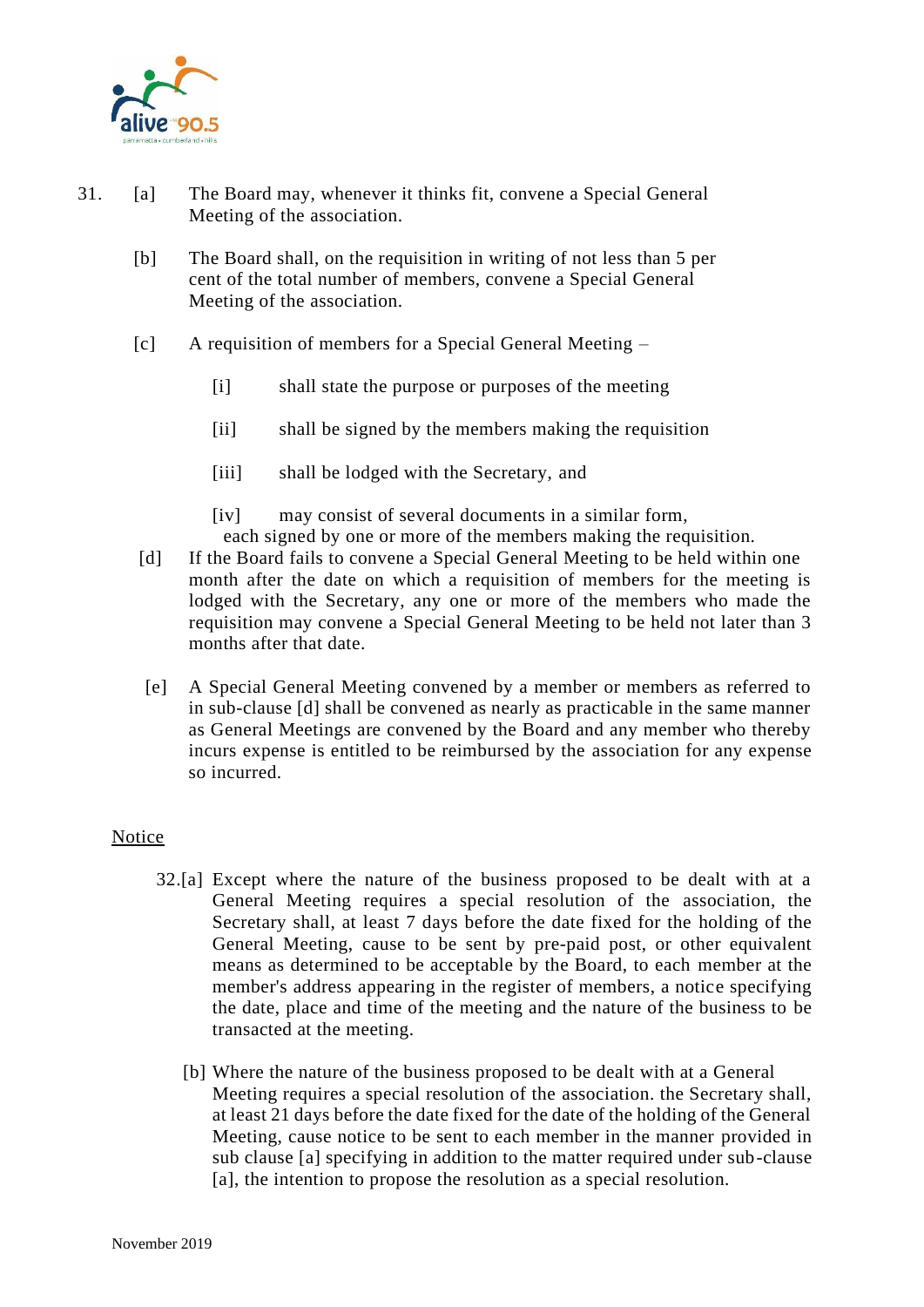

- [c] No business other than that specified in the notice of the General Meeting shall be transacted at the meeting except, that in the case of an Annual General Meeting, business which may be transacted pursuant to clause 29[b].
- [d] A member desiring to bring any business before a General Meeting may give notice in writing of that business to the Secretary who shall include that business in the next notice calling a General Meeting given after receipt of the notice from the member.

### Procedure

- 33 [a] No item of business shall be transacted at a General Meeting unless a quorum of members entitled under these rules to vote is present during the time the meeting is considering that item.
	- [b]15 members or 20 per cent of the membership, whichever is the lesser, present in person [being members entitled under these rules to vote at a General Meeting] constitute a quorum for the transaction of the business of a General Meeting.
	- [c] If within half an hour of the appointed time for the commencement of a General Meeting a quorum is not present, the meeting if convened upon the requisition of members shall be dissolved and in any other case shall stand adjourned to an appropriate place at the earliest convenient time.
	- [d] If at the adjourned meeting a quorum is not present within half an hour after the time appointed for the commencement of the meeting, the meeting shall lapse.

### Presiding Member

- 34. [a] The Chairperson or, in the Chairperson's absence, the Deputy Chairperson, shall preside at each General Meeting of the association.
	- [b] If the Chairperson and the Deputy Chairperson are absent from a General Meeting or unwilling to act, the members present shall elect one of their number to preside at the meeting.

#### Adjournment

35. [a] The Chairperson of a General Meeting at which a quorum is present may, with the consent of the majority of the members present at the meeting, adjourn the meeting from time to time and place to place, but no business shall be transacted at an adjourned meeting other than the business left unfinished at the meeting of which the adjournment took place.

[b] Where a General Meeting is adjourned for 14 days or more, the Secretary shall give at least 7 days' written notice of the adjourned meeting to each member of the association stating the place, date and time of the meeting, and the nature of the business to be transacted at the meeting.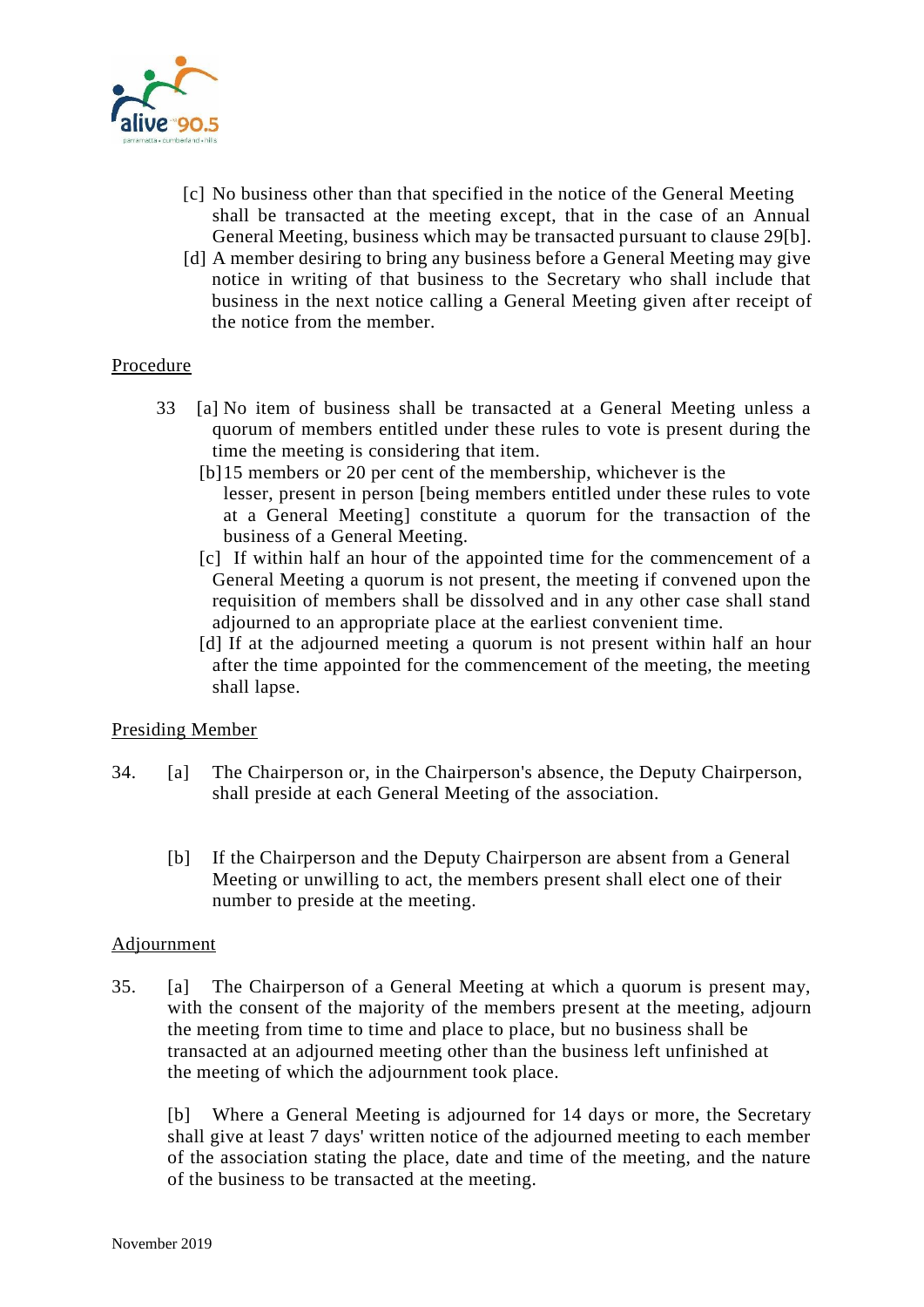

[c] Except as provided in sub-clause [a] and [b], notice of an adjournment of a General Meeting or of the business to be transacted at an adjourned meeting is not required to be given.

#### Making of Decisions

- 36. [a] A question arising at a General Meeting of the association shall be determined on a show of hands and, unless before or on the declaration of a show of hands a poll is demanded, a declaration by the Chairperson that a resolution has, on a show of hands, been carried or carried unanimously or carried by a particular majority or lost, or an entry to that effect in the minute book of the association, is evidence of the fact without proof of the number or proportion of the votes recorded in favour of or against that resolution.
	- [b] At a General Meeting of the association, a poll may be demanded by the Chairperson or by not less than 2 members present in person or by proxy at the meeting.
	- [c] Where a poll is demanded at a General Meeting, the poll shall be taken immediately, and unless a secret ballot is resolved to be conducted, the resolution of the poll on the matter shall be deemed to be the resolution of the meeting on that matter.
	- [d] Notwithstanding the provisions of sub-clause [c], all resolutions involving expulsion from the association shall be resolved by secret ballot.
	- [e] Where a secret ballot is taken the resolution of the secret ballot shall be deemed to be the resolution of the meeting on that matter.

### Special Resolutions

-

37. A resolution of the association is a special resolution if –

[a] it is passed by a majority which comprises not less than three-quarters of such members of the association as, being entitled under these rules so to do, vote in person or by proxy at a General Meeting of which not less than 21 days' written notice specifying the intention to propose the resolution as a special resolution was given in accordance with these rules; or

[b] where it is made to appear to the Commissioner that it is not possible or practicable for the resolution to be passed in the manner specified in subclause [a] - the resolution is passed in a manner specified by the Commissioner.

#### Voting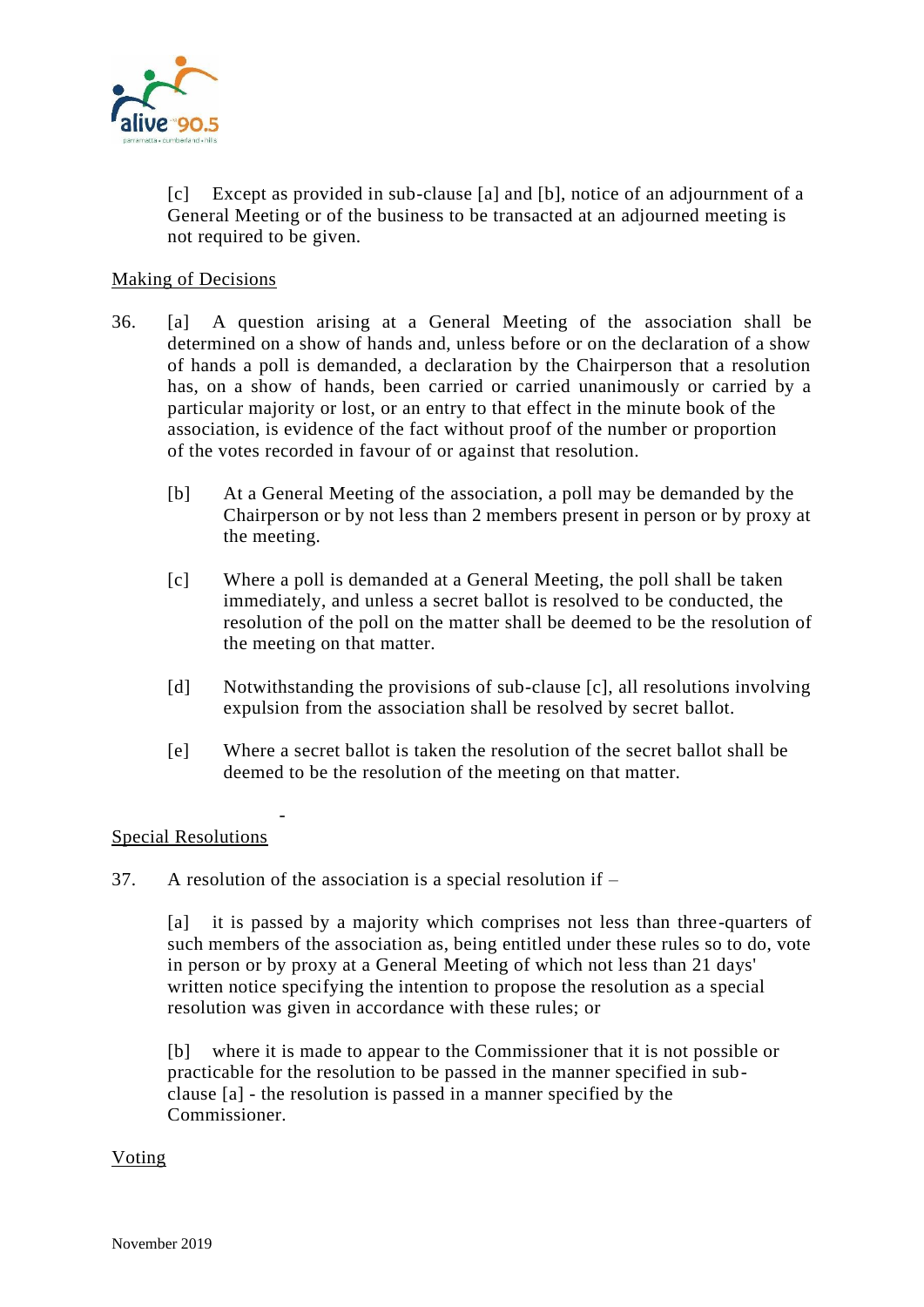

- 38. [a] Upon any question arising at a General Meeting of the association a member has one vote only. [b] All votes shall be given personally with the exception of proxy votes as outlined in clause 39. [c] In the case of an equality of votes on a question at a General Meeting the matter shall be resolved in the negative. In the case of an election the matter shall be resolved by draw from a hat.
- 38. [d] Group members, as defined in clause 4[c], shall be entitled to one vote only. This vote shall be exercised by a person whose name has been forwarded to the association, in writing, by that group member.

[e] No person shall be entitled to cast a vote on behalf of more than one group member of the association.

### Appointment of Proxies

- 39. [a] There shall be available the appointment of proxy votes as prescribed in this section.
	- [b] Proxy votes shall be limited to meetings which are either Special General Meetings or the Annual General Meeting.
	- [c] A proxy holder shall deliver to the Secretary or in his/her absence, the Chairperson, a proxy form before the commencement of the meeting for which the proxy is applicable.
	- [d] A proxy form shall indicate
		- [i] the name and address of the eligible voting member and shall be signed by the eligible voting member
		- [ii] the name of the member in attendance to whom the vested right of the proxy is granted and the meeting at which the proxy is to be exercised, and
		- [iii] restrictions, if any, on the vested right of the proxy holder.
	- [e] The maximum number of proxy votes which may be held by an individual member at a meeting shall be one.
	- [f] A proxy vote shall not be determinative for the purpose of establishing a quorum.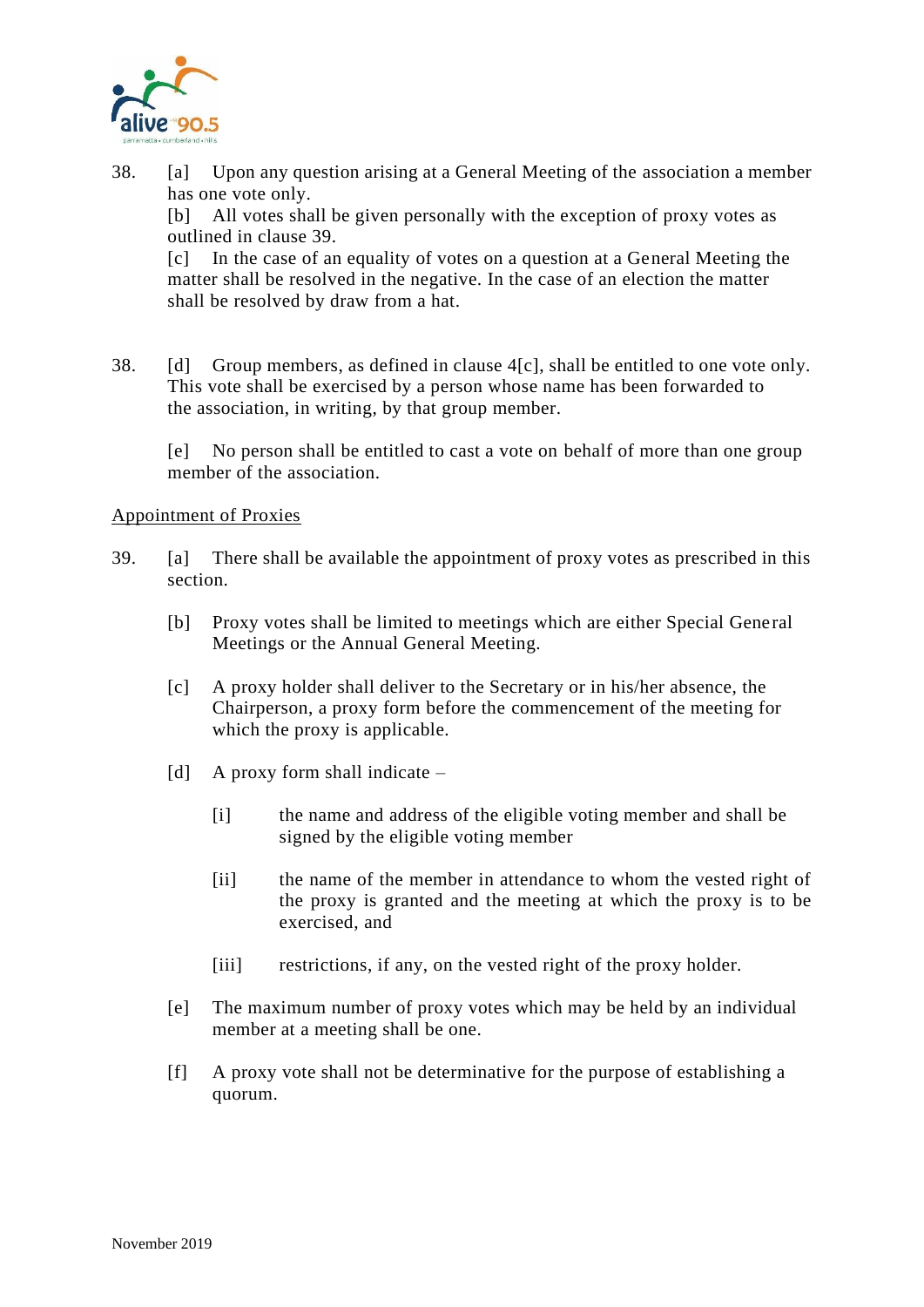

# **PART 7 – MISCELLANEOUS**

#### Insurance

40. [a] The association shall affect and maintain insurance as considered necessary.

#### Funds – Source

41. [a] The funds of the association shall be derived from entrance fees and annual subscriptions of members, donations, grants, sponsorship and subject to any resolution passed by the association in General Meeting, such other sources as the association determines.

[b] All money received by the association shall be deposited as soon as practicable and without deduction to the credit of the association's bank account.

 [c] The association shall, as soon as practicable after receiving any money, issue an appropriate receipt, if requested.

#### Funds – Management

- 42. [a] Subject to any resolution passed by the association in General Meeting the funds of the association shall be used in pursuance of the objects of the association in such manner as the association determines, and no portion shall be distributed directly to the members of the association except as bona fide compensation for services rendered or expenses incurred on behalf of the association.
	- [b] All cheques, drafts, bills of exchange, promissory notes and other negotiable instruments shall be signed by any two of four members of the Board nominated by resolution of the Board.

#### Alteration of Objects and Rules

- 43. The statement of objects and these rules may be altered, rescinded or added to only by a special resolution of the association.
- Common Seal
- 44. [a] The common seal of the association shall be kept in the custody of the Secretary.
	- [b] The common seal shall not be affixed to any instrument except by the authority of the Board and the affixing of the common seat shall be attested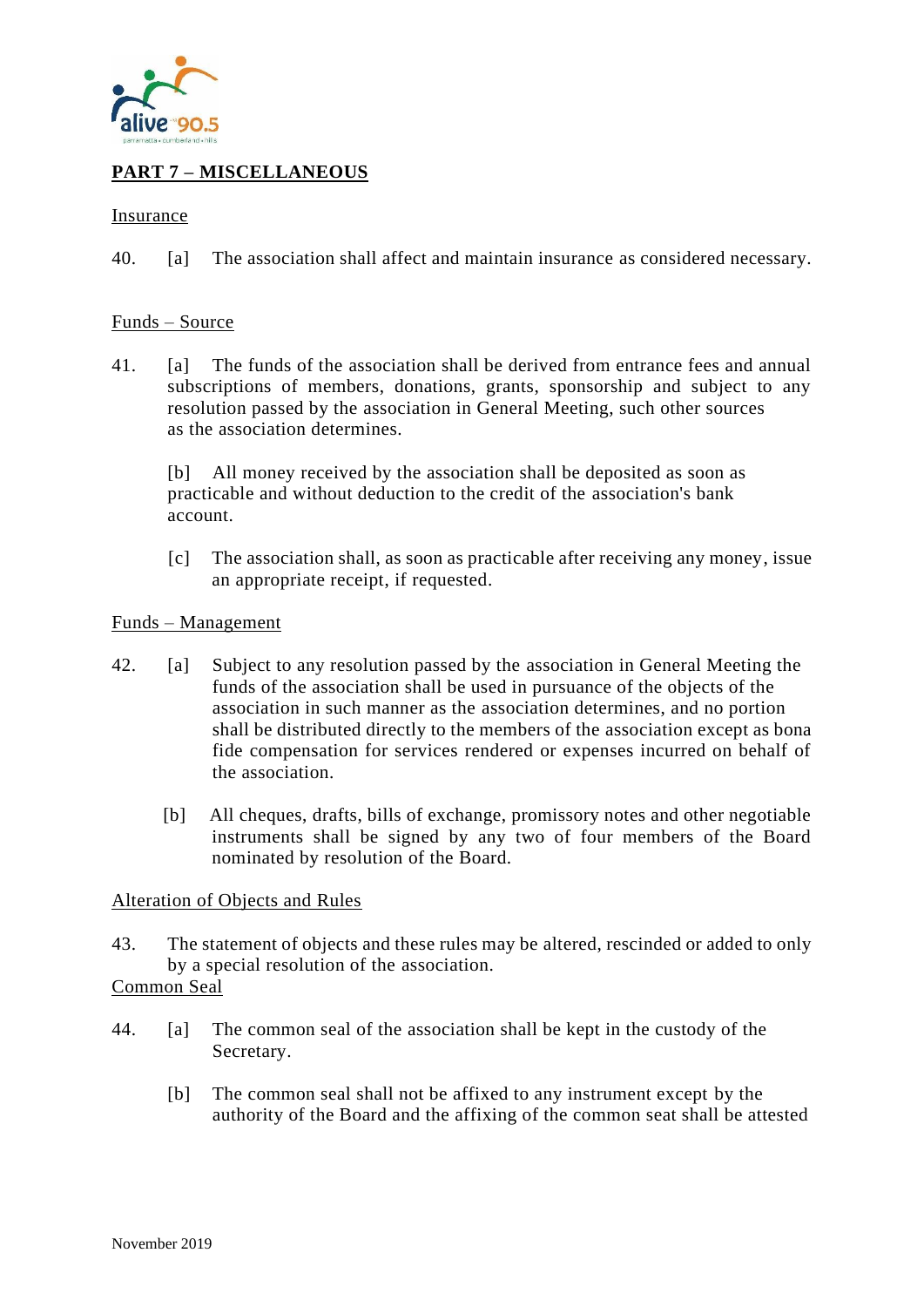

by the signatures either of 2 members of the Board or of one member of the Board and of the Public Officer or Secretary.

#### Custody of Books etc.

45. Except as otherwise provided by these rules, the Public Officer shall keep in his or her custody or under his or her control all records books and other documents relating to the association.

#### Inspection of Books etc.

46. The records, books and other documents of the association shall be open to inspection, free of charge, by a member of the association.

### Returning Officer

- 47. [a] The Returning Officer of the association shall be appointed by the Board.
	- [b] The Returning Officer shall conduct all ballots of the association.
	- [c] If unable or unwilling to conduct any ballot the Board or a General Meeting may appoint a pro- tem returning officer.

#### Service of Notices

48. [a] For the purpose of these rules, a notice may be served by or on behalf of the association upon any member either personally by sending it by post, or by an equivalent means as determined by the Board, to the member at the member's address shown in the register of members.

[b] Where a document is sent to a person by properly addressing, pre-paying and posting to the person a letter containing the document, the document shall, unless the contrary is proved, be deemed for the purpose of these rules to have been served on the person at the time at which the letter would have been delivered in the ordinary course of post.

#### Surplus Property

49. In the event of the winding up or the cancellation of the incorporation of the association, the surplus property of the association shall be distributed in accordance with a special resolution of the association and with the approval of the Office of Fair Trading.